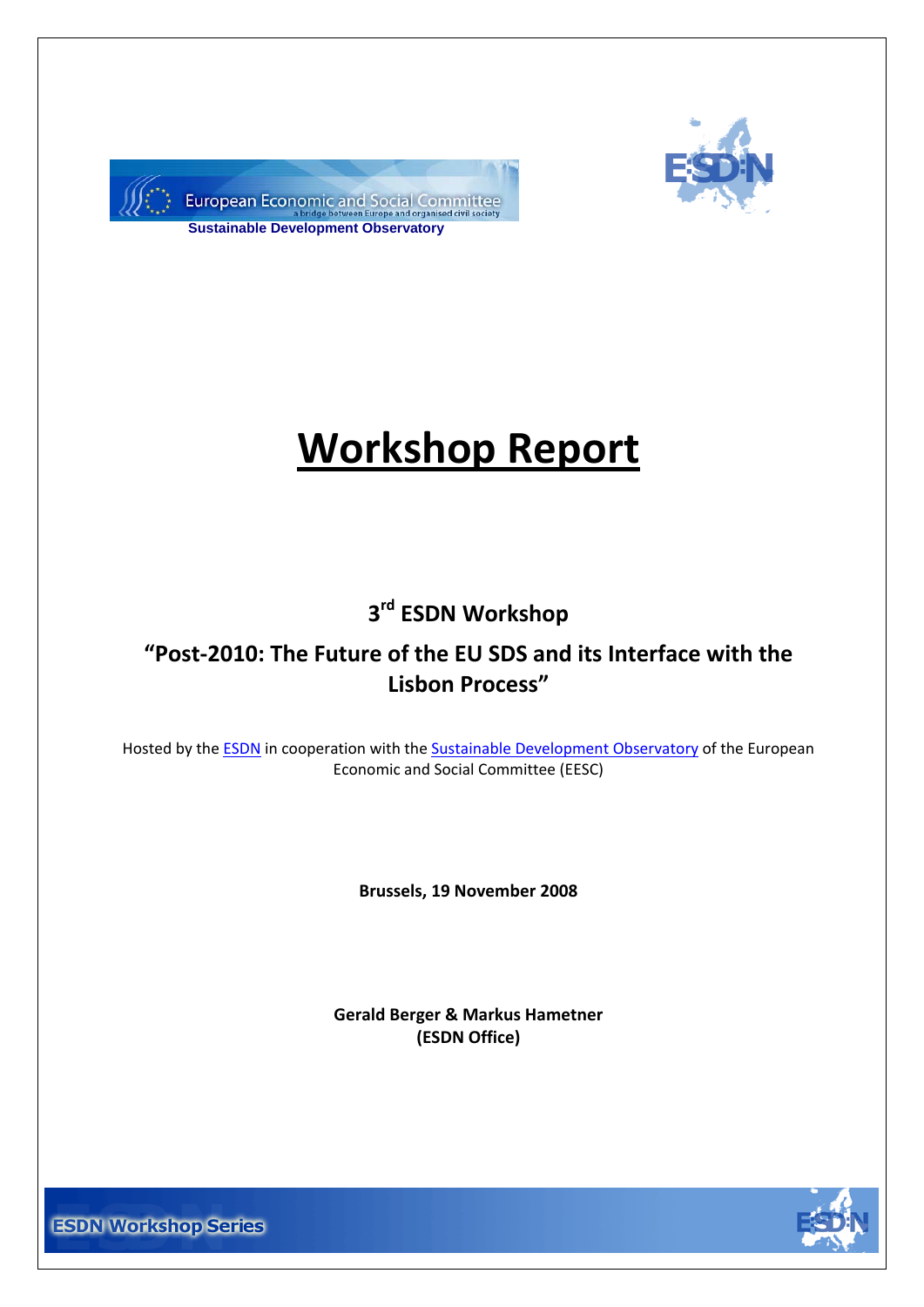# **Table of contents**

| MARTIN AHBE (SECRETARIAT-GENERAL, EUROPEAN COMMISSION): "CURRENT DISCOURSE, REVIEW MECHANISMS AND PLANNED        |
|------------------------------------------------------------------------------------------------------------------|
| PLENARY DISCUSSION: THE EU SDS AND ITS INTERFACE WITH THE LISBON STRATEGY PROCESS                                |
|                                                                                                                  |
| R. ANDREAS KRAEMER (ECOLOGIC): "SUSTAINABLE DEVELOPMENT IN THE FUTURE STRATEGIC DEVELOPMENT OF THE EU: SCENARIOS |
|                                                                                                                  |
|                                                                                                                  |
|                                                                                                                  |
|                                                                                                                  |
|                                                                                                                  |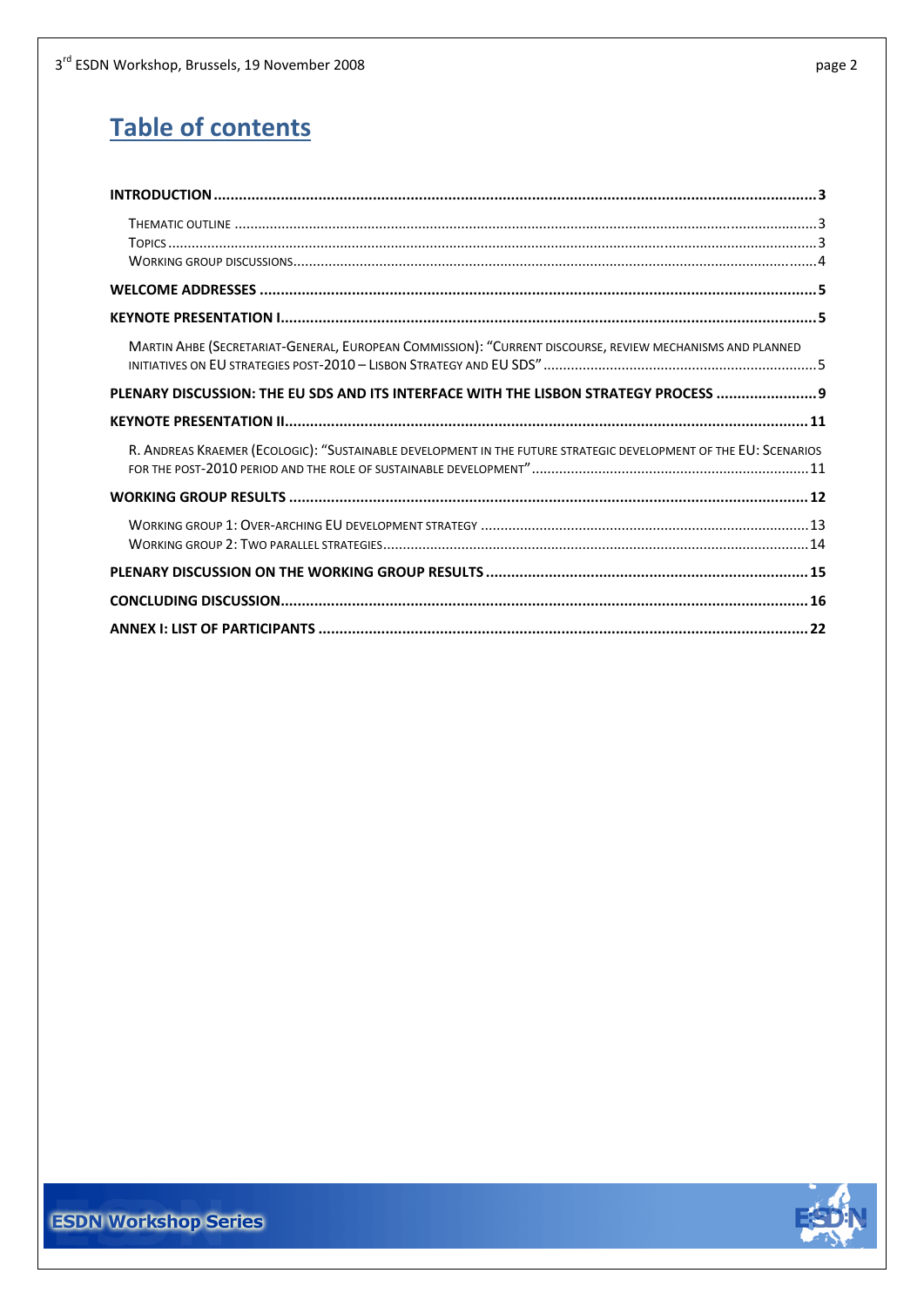# <span id="page-2-0"></span>**Introduction**

The 3<sup>rd</sup> ESDN workshop on "Post-2010: The Future of the EU SDS and its Interface with the Lisbon Process" took place in Brussels on 19 November 2008 and was hosted by the ESDN in cooperation with the Sustainable Development Observatory of the European Economic and Social Committee (EESC). In total, 37 participants from 16 European countries attended the workshop, including ESDN members, members of the Sustainable Development Observatory, representatives of the European Commission and Eurostat, representatives of the European Environment and Sustainable Development Advisory Councils (EEAC) as well as invited experts. The list of participants can be found in Annex I of this report.

#### **Thematic outline**

At its meeting in March 2000, the Council of the European Union adopted a ten‐year development programme, the so-called 'Lisbon Strategy', with the aim to make the EU the most dynamic and competitive economy in the world by 2010. The Lisbon Strategy was re‐launched in 2005 and re‐ focused the priorities on growth and employment. Currently, the discussions about the future strategic development of the EU post‐2010 have already begun, particularly on the future of the Lisbon Strategy: The European Council in its meeting in March 2008 "invite[d] the Commission, the Council and the National Lisbon coordinators to start reflecting on the future of the Lisbon Strategy in the post‐2010 period" (Council of the EU, 2008, para 6). The first EU Sustainable Development Strategy (EU SDS) was adopted in 2001 and a renewed and updated version was adopted by the European Council in 2006. A first progress report was published in 2007 and a further one is to be undertaken in 2009. The similar timetables of these two review processes make a reflection about the interface and future of the Lisbon Strategy and the EU SDS for the period after 2010 necessary and timely.

Several questions emerge in this context which are of great relevance to the sustainable development (SD) community: What are the opportunities and threats of having one overarching EU development strategy or two separate strategies (i.e. post-Lisbon strategy and future EU SDS)? How would this influence the national strategy processes (i.e. National Reform Programmes and NSDSs, national reports on the implementation of these EU strategies)? Which aspects of SD are most relevant in the future strategic development process of the EU? How can the SD community be more comprehensively involved in the post-2010 debate? How to define or re-define the relationship between growth and SD?

#### **Topics**

The workshop consisted of three parts: In the first part, the workshop theme as well as current discourses, review mechanisms and planned initiatives on the EU SDS and the Lisbon Strategy for the period after 2010 were introduced by keynote presentations. This was followed by a plenary discussion on the EU SDS and its interface with the Lisbon Strategy process. In the second part, scenarios of the future strategic development in the EU were outlined and afterwards discussed in two parallel working groups. The results of the working group discussions were then presented and discussed by the workshop participants. In the third part, a concluding plenary discussion reflected on the necessities and options of including SD in the post-2010 debate and on the arenas of exchange regarding the future EU development trajectory on the EU and national level (i.e. cooperation between 'Lisbon community' and 'SD community').

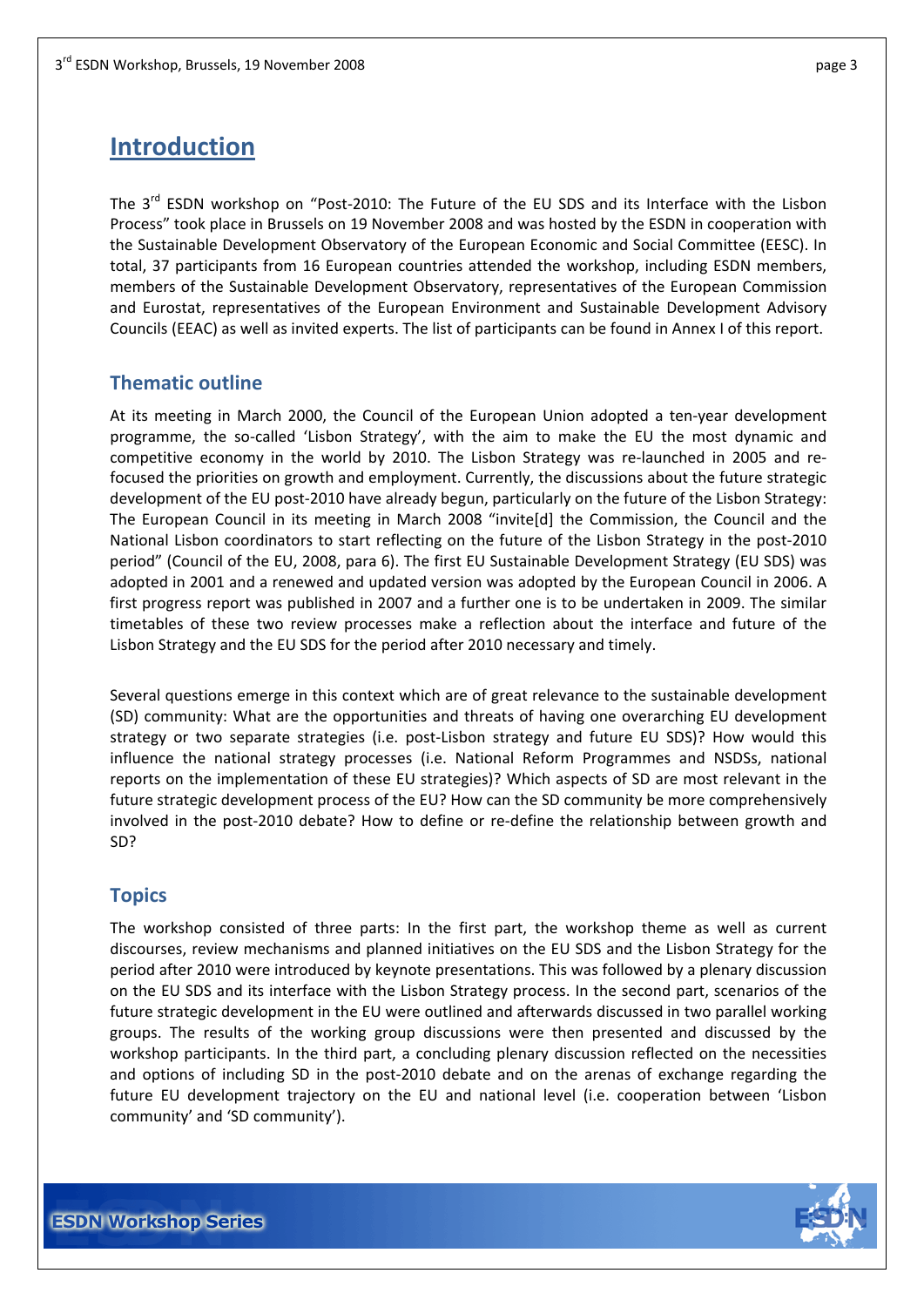#### <span id="page-3-0"></span>**Working group discussions**

The parallel working groups discussed two scenarios of the future strategic development in the EU: On the one hand, the opportunities and threats of one over-arching EU development strategy post-2010. On the other hand, the opportunities and threats of two separate strategies post‐2010 (i.e. post‐Lisbon Strategy and future EU SDS). Each working group was moderated by a member of the ESDS Office team and the discussions were guided by questions on the content of the strategies as well as on institutional and governance arrangements.

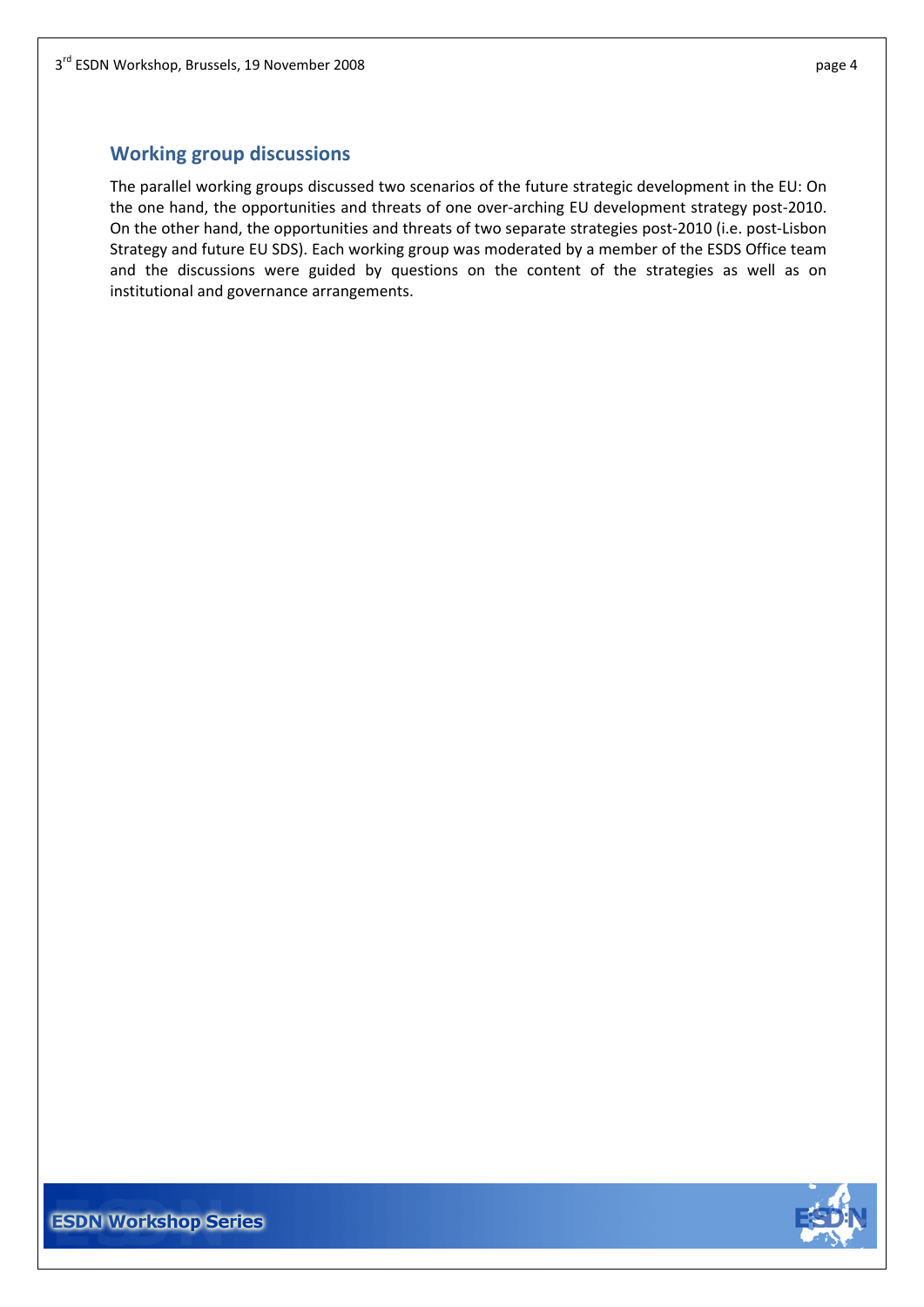# <span id="page-4-0"></span>**Welcome addresses**

The co‐chair of the ESDN, **Elisabeth Freytag** (Federal Ministry of Agriculture, Forestry, Environment and Water Management, Austria) welcomed the workshop participants. She underlined the importance and timeliness of reflecting upon the future strategic development in the EU post-2010, particularly on the topics that need to be included in future strategies. She then briefly outlined the main objectives of the workshop: (1) To raise awareness among ESDN members about the current discussions and upcoming decisions on the future of the two main European strategies post-2010; (2) to clarify which topics and themes of SD should be considered in the EU's future strategic development; and (3) to discuss governance issues, i.e. institutional requirements, governance processes and coordination between the 'Lisbon community' and 'SD community' on the different political levels.

**Stéphane Buffetaut** (President of the Sustainable Development Observatory) welcomed the workshop participants on behalf of the co-hosting organisation. He pointed out that the EU SDS is characterised by long time frames and broad topics that are addressed in an integrated manner. The Lisbon Strategy is distinct from the EU SDS regarding three aspects: (a) it mainly focuses on economic growth and economic reforms; (b) it has a shorter time frame; and (c) it has a purely European focus. Mr Buffetaut argued that both strategies should be made more consistent in the future. On the one hand, sustainable development (SD) is not only about environmental objectives, but comprises issues like inter-generational justice, social issues, etc, which are important but currently not covered in the Lisbon Strategy. On the other hand, the Lisbon Strategy addresses several issues which are important in order to achieve SD in the long‐term, e.g. knowledge, innovation, etc. He finally argued that the major challenge in the future is to achieve a balance between environmental issues, economic growth and social cohesion. However, it would be also important to openly address trade‐offs and conflicts that emerge among objectives.

# **Keynote presentation I**

**Martin Ahbe (Secretariat‐General, European Commission): "Current discourse, review mechanisms and planned initiatives on EU strategies post‐2010 – Lisbon Strategy and EU SDS"[1](#page-4-1)**

#### **Introduction**

Mr Ahbe argued at the beginning of his presentation that the need for *policy coordination* has a long tradition within the EU. It has been an important issue since the establishment of the Common Internal Market and the need to coordinate different sectoral policies. Therefore, cross-sectoral policy coordination is not solely associated with the Lisbon Strategy and the EU SDS. However, the most far‐ reaching need for policy coordination must be seen *in the context of SD*, i.e. the coordination of long‐ and short-term issues, coordination of different political levels, etc. In this context, Article 2 of the EU

<span id="page-4-1"></span><sup>&</sup>lt;sup>1</sup> The full version of the presentation can be downloaded from the 'ESDN [workshops'](http://www.sd-network.eu/?k=ESDN%20workshops) section on the ESDN website.



<u>.</u>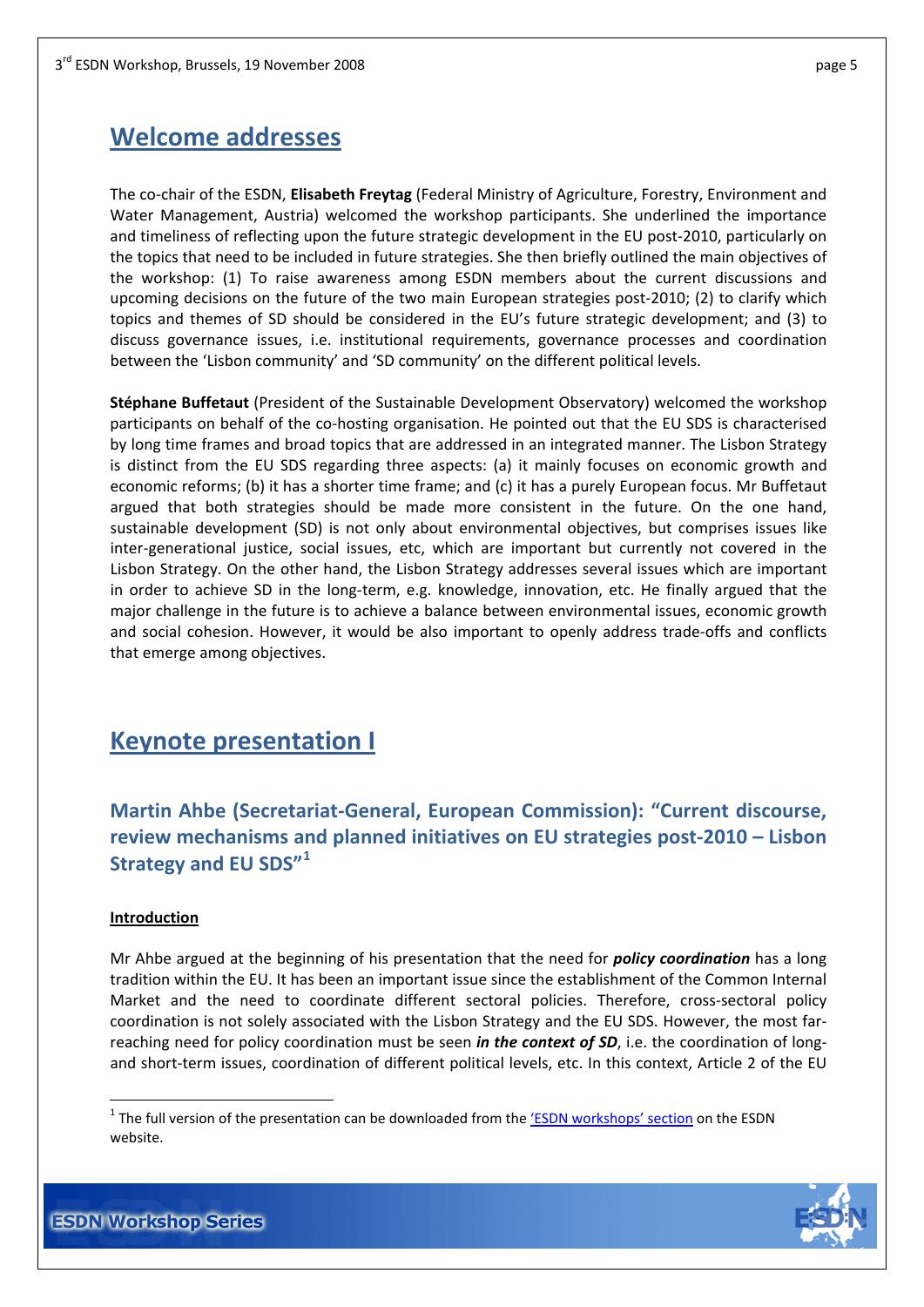Treaty ("to promote economic and social progress and a high level of employment and to achieve balanced and sustainable development") renders the need for policy coordination as obvious.

The two major development strategies of the EU, the Lisbon Strategy and the EU SDS, were developed in the early 2000s and have both been reformed recently (Lisbon Strategy in 2005; EU SDS in 2006). Mr Ahbe argued that, generally, SD seems firmly rooted in the EU agenda: For instance, the Commission's first Progress Report on the EU SDS (October 2007) confirmed that the EU must take a more decisive stance to turn around the persistent unsustainable trends addressed by the strategy's seven core challenges. Furthermore, in 2008 the Commission has adopted new and far reaching proposals on selected SD subjects such as emissions trading, alternative energy and climate change. And finally, the three pillars of SD remain an important objective within the EU. However, he pointed out that there is widespread *unease about progress* regarding the EU SDS as well as regarding the coordination between both strategies. At the same time, core elements of the EU SDS, such as climate change and sustainable energy policies, have become top-priorities on the EU and global political agendas (however, outside the EU SDS framework).

Mr Ahbe mentioned that a number of critics argued that the pursuit of two different, very comprehensive policy platforms, more or less in parallel, is delivering results which are less satisfactory. Therefore, he pointed out that reconsidering the *link between the two strategies* is timely, particularly in view of the mandate given by the March 2008 European Council to start reflecting on the review of the Lisbon Strategy for the post‐2010 period. Mr Ahbe also mentioned that it is crucial in this debate to take into account the *political context* in which decisions about future EU development strategies will take place, i.e. new Commission in 2009, new European Parliament in 2009, new US President, etc.

In his presentation, Mr Ahbe focussed on three questions for which he presented some reflections which do not, however, present an official position of the European Commission:

- 1. Which *experiences* have been made so far with the current approach in pursuing a wide variety of economic/social/environmental objectives?
- 2. What has changed in terms of *political context* since the formulation/re‐formulation of both strategies?
- 3. Which *institutional arrangements* can be developed to enable a coordinated pursuit of a wide range of policy objectives that are usually associated with SD policies?

#### **Experiences made in pursuing the strategies' objectives**

After outlining the main objectives of the Lisbon Strategy and the EU SDS as well as the respectives changes in the objectives after the re‐launch of the strategies, Mr Ahbe focused on some strengths and weaknesses in the experiences made with both strategies:

| <b>Lisbon Strategy</b>                             |                                                        |  |  |  |
|----------------------------------------------------|--------------------------------------------------------|--|--|--|
| <b>Strengths</b>                                   | <b>Weaknesses</b>                                      |  |  |  |
| Re-focusing on growth and employment in 2005       | Difficult to measure success due to change in key      |  |  |  |
| allowed for better visibility and communication of | objectives and orientations.                           |  |  |  |
| Lisbon goals (3 % of GDP investment in R&D, 70 %   |                                                        |  |  |  |
| employment rate, 20 % GHG emission reduction).     |                                                        |  |  |  |
| Governance structure (Open Method of Coordination  | Intended integration into EU SDS only partly achieved: |  |  |  |
| - OMC) allowed for structured implementation from  | SD and/or environmental issues remain an add-on.       |  |  |  |
| the beginning.                                     |                                                        |  |  |  |

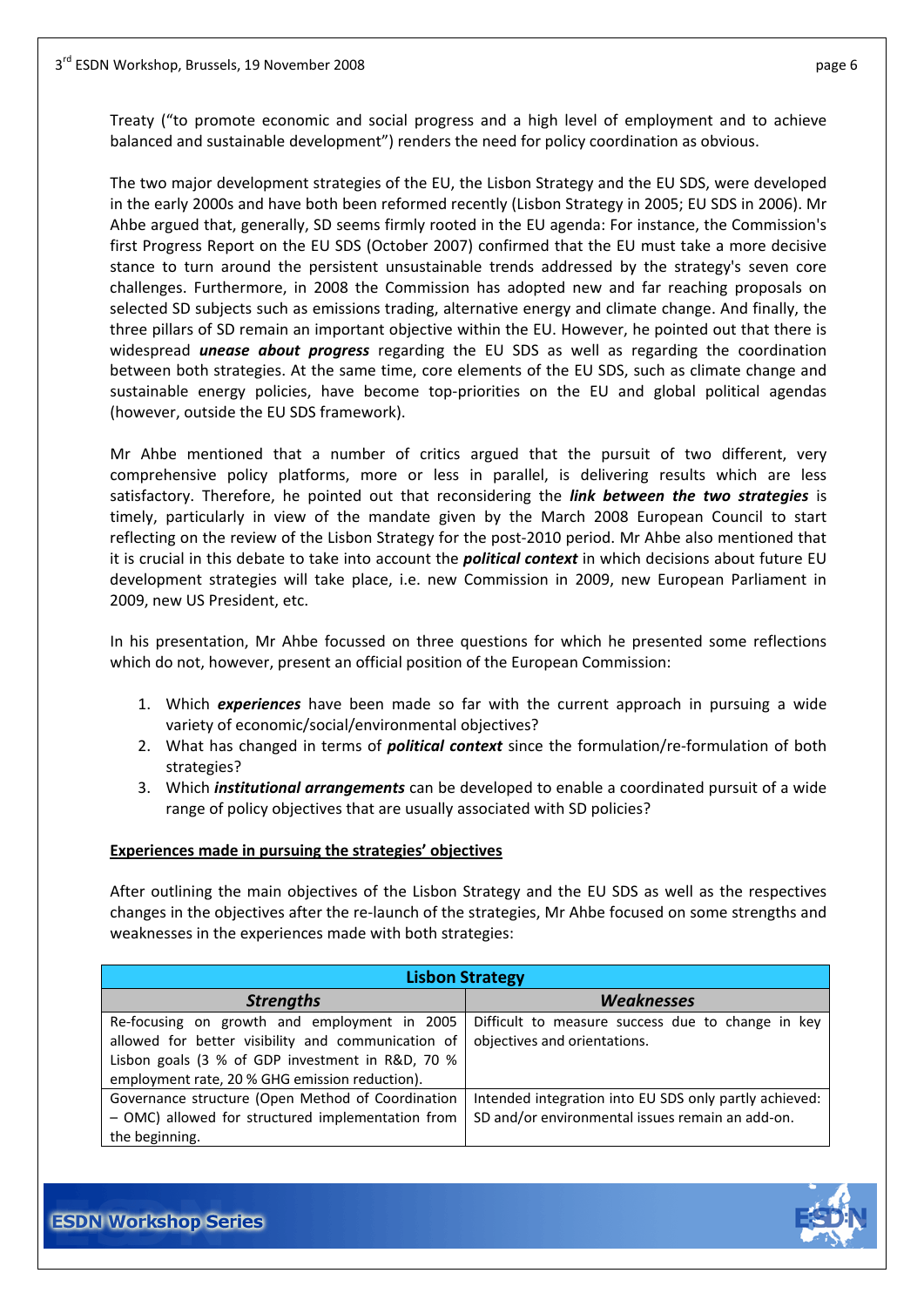|                                                                                                                  | Annual reporting process is the basis for monitoring   OMC as 'soft governance' approach does not allow for |
|------------------------------------------------------------------------------------------------------------------|-------------------------------------------------------------------------------------------------------------|
| and reviewing progress in the implementation.                                                                    | uniform implementation in all Member States.                                                                |
| High political visibility of strategy and its objectives in   The relation between economic growth and SD is not |                                                                                                             |
| wider policy context in Europe: Post-2010 debate has   openly addressed.                                         |                                                                                                             |
| already begun.                                                                                                   |                                                                                                             |

| <b>EU SDS</b>                                                                                                                                                                         |                                                                                                                                                                                                                                                                                                                                     |  |  |  |
|---------------------------------------------------------------------------------------------------------------------------------------------------------------------------------------|-------------------------------------------------------------------------------------------------------------------------------------------------------------------------------------------------------------------------------------------------------------------------------------------------------------------------------------|--|--|--|
| <b>Strengths</b>                                                                                                                                                                      | <b>Weaknesses</b>                                                                                                                                                                                                                                                                                                                   |  |  |  |
| SDS<br>(2006) constitutes<br>Renewed<br>EU<br>more<br>a<br>comprehensive approach with clearer governance and<br>implementation provisions.                                           | Strategic approach of EU SDS remains incomplete:<br>Only general description of link between EU<br>$\bullet$<br>SDS and Lisbon Strategy;<br>Horizontal integration is identified as major<br>$\bullet$<br>challenge, but no framework provided to<br>address this challenge; and<br>Link between EU SDS and NSDSs is rather<br>weak |  |  |  |
| Improved system of reporting: Commission progress<br>report and national progress reports established bi-<br>annually.                                                                | General follow-up remains limited: Only small number<br>of voluntary peer reviews and external evaluations,<br>limited number of meetings of SDS Coordinators<br>Group.                                                                                                                                                             |  |  |  |
| EU SDS is important paradigm for civil society and a<br>policy driver at the national and regional level, but has<br>a low profile on the European level.                             | Quantified targets only for some key challenges; no<br>quantified goals for cross-cutting policies.                                                                                                                                                                                                                                 |  |  |  |
| EU SDS aims to balance sectoral policy objectives<br>integration) and addresses<br>(horizontal<br>policy<br>coherence on different<br>political levels<br>(vertical)<br>integration). |                                                                                                                                                                                                                                                                                                                                     |  |  |  |

#### **Political context**

Mr Ahbe argued that it would be important to consider the political context in which the *decisions on the future strategic development* in the EU will be taken, particularly in comparison to the time when the strategies were designed:

In 2000, the main objective of the Lisbon Strategy was to catch up with the US with regards to the knowledge society. Mr Ahbe argued that in 2010, the knowledge society will be largely established in Europe and it seems that globalisation is now the key driver in policy-making. In this context, Commission President Barroso argued that the EU should 'lead from the front as a world player'. Moreover, in 2000, a strategic policy approach was being developed with over-arching EU strategies for the first time. In 2010, the EU will have several years of experience with over-arching strategies (Lisbon, EU SDS) and their implementation. Mr Abhe argued that a follow‐up approach can thus be based on previous experiences. Finally, discussions of a possible re‐orientation of the growth concept (e.g. 'beyond GDP') are currently ongoing.

The political context for the period 2009‐10 onwards will also change: On the one hand, until 2010 there will be a new Commission and a newly elected European Parliament which will certainly influence the development and objectives of major new EU strategies. On the other hand, the inauguration of a new US President will also alter political and policy perspectives in the coming years.

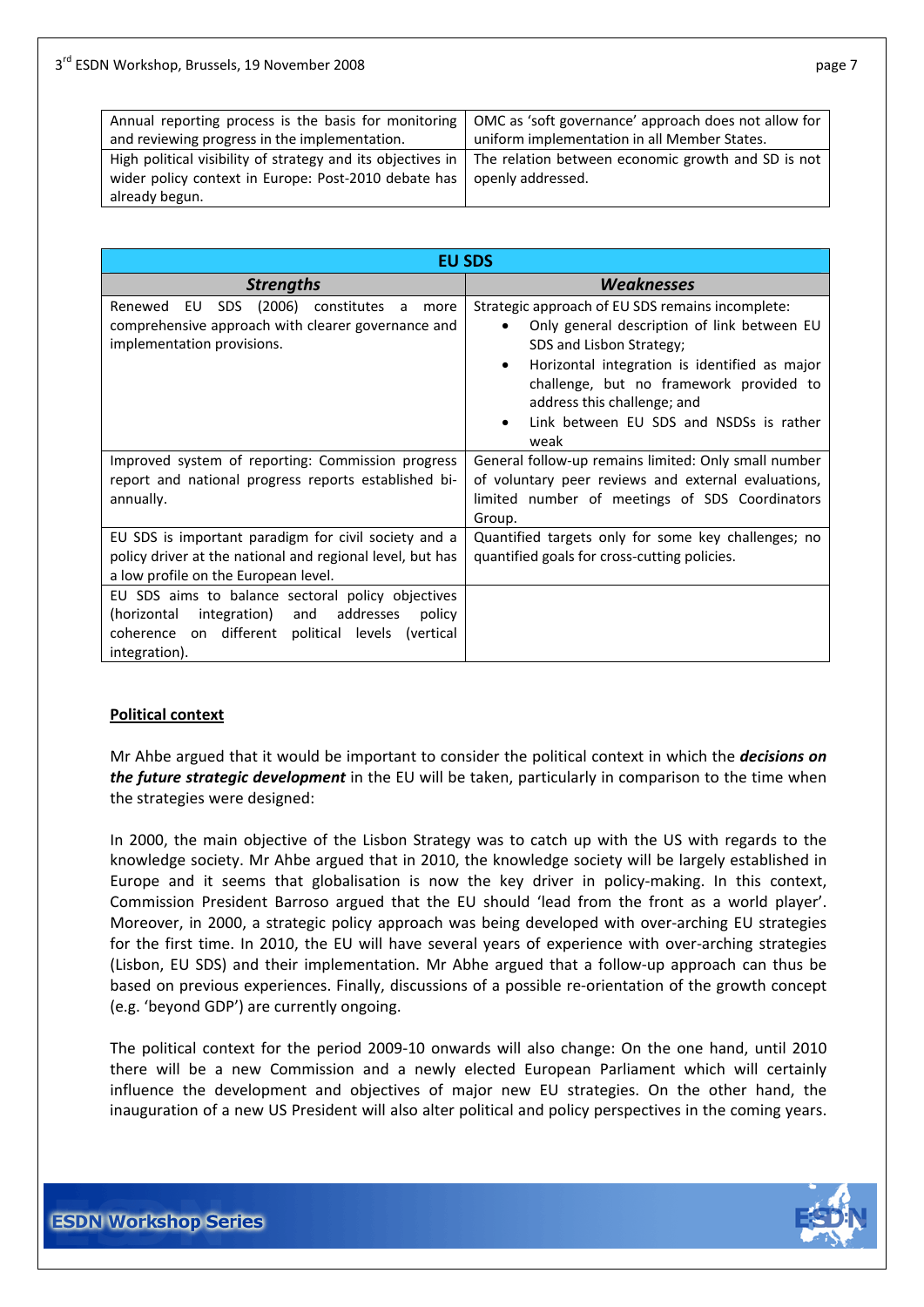Therefore, Mr Ahbe pointed out repeatedly that the changing political context and possible re‐ orientations in policy objectives make predictions for the period post‐2010 very difficult.

#### **Alternatives to current approach**

Mr Ahbe outlined several *considerations for the new strategic approach* in the EU: Firstly, structural reforms will need to continue despite of the financial crisis and the institutional uncertainty due to the current state of ratification of the Lisbon Treaty. Secondly, the time horizon for the new strategies is currently unclear. Towards which politically significant date should the new strategies be oriented? Thirdly, in 2000, the comparison of strategic development in the EU was largely with the US. After 2010, which parts of the world should be considered for comparison? Fourthly, the focus for the future strategic development in the EU seems as yet unclear. Could 'mastering globalisation' be the over‐ arching objective? And finally, new forms of cooperation between the EU and the Member States and new forms of dialogue with stakeholders may be necessary.

He then presented *several options for the future of the EU SDS* in light of possible Lisbon Strategy developments for the period post‐2010:

- Future EU SDS would remain the framework strategy and post‐Lisbon Strategy would focus on economic instruments and financial issues;
- Future EU SDS would remain the framework strategy and post‐Lisbon Strategy would try to improve current weak aspects, e.g. mobilisation of businesses and civil society, inclusion of trade dimension, focus on financial markets, etc.
- Newly designed single strategy, with future EU SDS as preparatory forum for long-term decision‐making and post‐Lisbon Strategy as final decision‐making stage.

#### **Conclusion:**

Mr Ahbe presented in his conclusion some remarks on the *decision‐making process for the future strategic development* in the EU:

- New approach for future strategic development in the EU will be decided by the European Council, based on the proposal by the European Commission in cooperation with the new European Parliament, also taking into account high‐level external expertise, e.g. from the independent Reflection Group on the future of the EU that was established by the European Council in December 2007. The decision will be made in a complex political context and will strongly depend on the assessment of the achievements of both, the Lisbon Strategy and EU SDS. Whilst a continuation of the existing approach with significant changes is certainly a possibility, a new Commission may attempt to raise its political profile with a new approach.
- All new approaches will have to address a number of basic questions, such as (i) the need for coordination between sectoral policy fields, (ii) the balance between short‐ and long‐term orientation, and (iii) the stronger involvement of stakeholders, including the civil society, etc.
- The discussion about a new strategic approach for the coordination of economic/social/environmental policies will not only address the advantages and disadvantages of individual strategies, but will probably also highlight some of the more general strengths and weaknesses of the short‐term orientation of our political systems.
- The decision process on the future of the Lisbon Strategy and the EU SDS will most likely not start before the spring 2009 European Council. Decision‐making will be supported by the work of the Reflection Group which will present its results by June 2010.

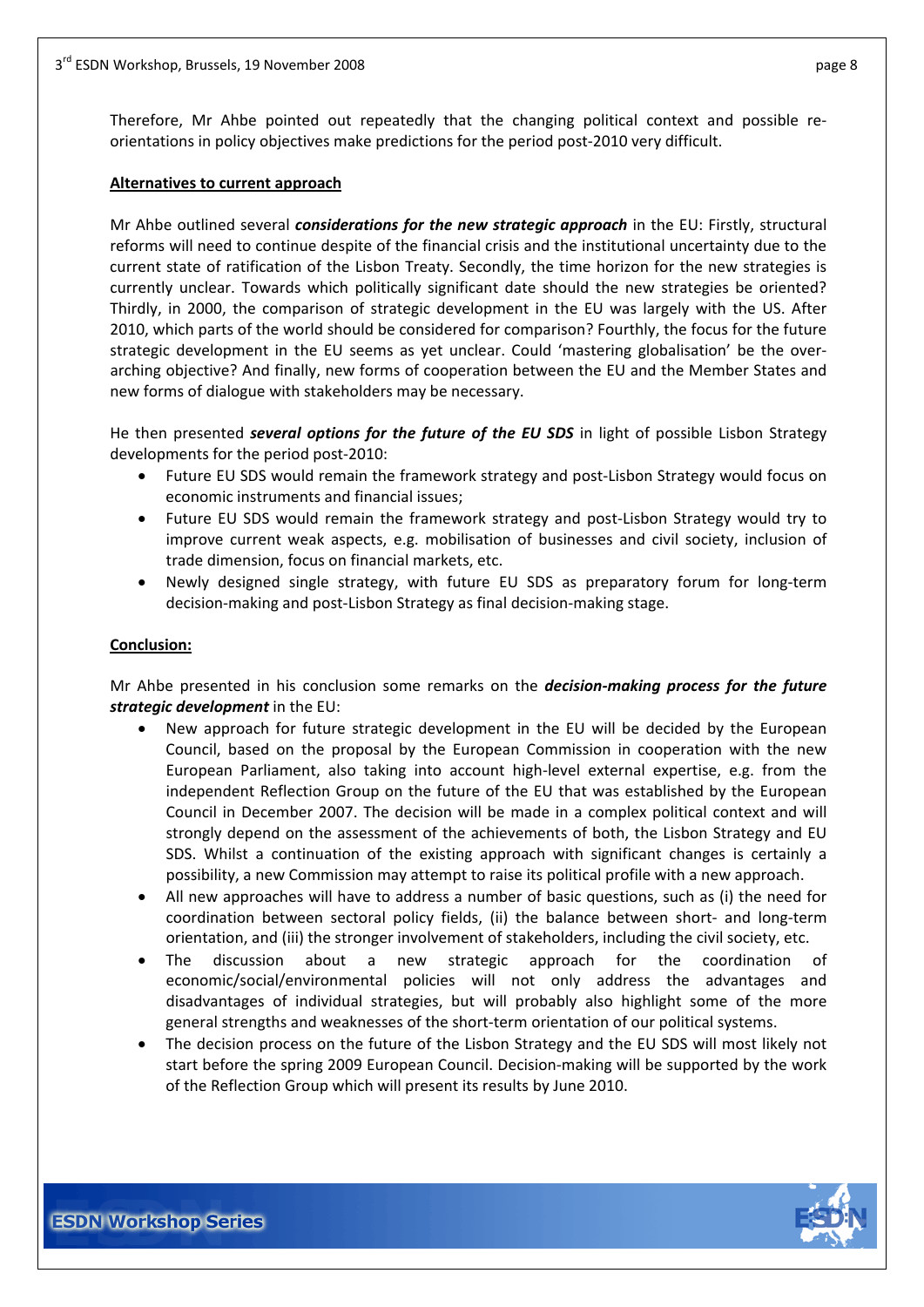# <span id="page-8-0"></span>**Plenary discussion: The EU SDS and its Interface with the Lisbon Strategy Process**

The keynote presentation of Mr Ahbe was followed by an intensive discussion in the plenary. Several topics were discussed by the workshop participants and Mr Ahbe which are summarised below:

#### *Road map for discussion on future strategies*

The participants asked Mr Ahbe about the time line for discussing the post-Lisbon Strategy and future EU SDS within the EU. Mr Ahbe answered that the internal preparations for the future strategic development are currently moving ahead slowly. The national Lisbon coordinators will discuss the link between the two strategies in December 2008. Generally, the European Council has the formal mandate to deal with this issue. Due to the political situation (i.e. European elections in 2009, new European Commission, etc) and the general socio‐economic situation (e.g. financial crisis), it would be difficult to predict how the strategic development of the EU will be approached. Mr Ahbe pointed out that for the Member States, it would be important to clarify their position on the topic and discuss it with the current and future EU Presidencies.

#### *Two strategies or one over‐arching strategy, coordination aspects, strategy objectives*

Several participants raised the issue of either having two strategies (post‐Lisbon Strategy and future EU SDS) or one over-arching strategy. In this context, they addressed the different time horizons of the strategies (Lisbon – short-term, EU SDS – long-term), their different strategic orientation (Lisbon – European focus, EU SDS – linked to global debate, but also to NSDSs), their different objectives, etc. Mr Ahbe replied that one over‐arching EU development strategy may not be realistic. One of the most crucial issues would be to improve the coordination between the two future strategies. It is not only important to begin with defining the major objectives of both strategies, but also to address integrated policy‐making from the beginning.

#### *Synergies of both strategies and experiences made*

One participant asked about the possible synergies between the two strategies and the achievements/experiences made with the current Lisbon Strategy and EU SDS. Mr Ahbe replied that synergies between the strategies are difficult to achieve, mainly because of the compartmentalised structure of the Commission. Therefore, the Commission launched an exercise in 2003 with the aim to have informed decisions "in full knowledge of the matter concerned". Regarding experiences with the two strategies, Mr Ahbe pointed out that the Commission has not yet fostered the discussion on outcomes of the strategies in the post‐2010 debate out of two reasons: On the one hand, several analyses have already been made and, on the other hand, it was felt that this would have opened a new discussion and political decisions would potentially have been postponed. However, external expertise will be taken into account when developing the future strategic development of the EU.

#### *Reflection Group on the future of the EU*

Marko Hren (Government Office for Growh, Slovenia) pointed out that this Reflection Group in the Council would be an important body for debating the future strategic development of the EU. It was constituted in October 2008 and consists of 9 members from various fields. Its secretary-general will be Ziga Turk, former Minister of Growth of Slovenia. The first report of the Reflection Group will be issued

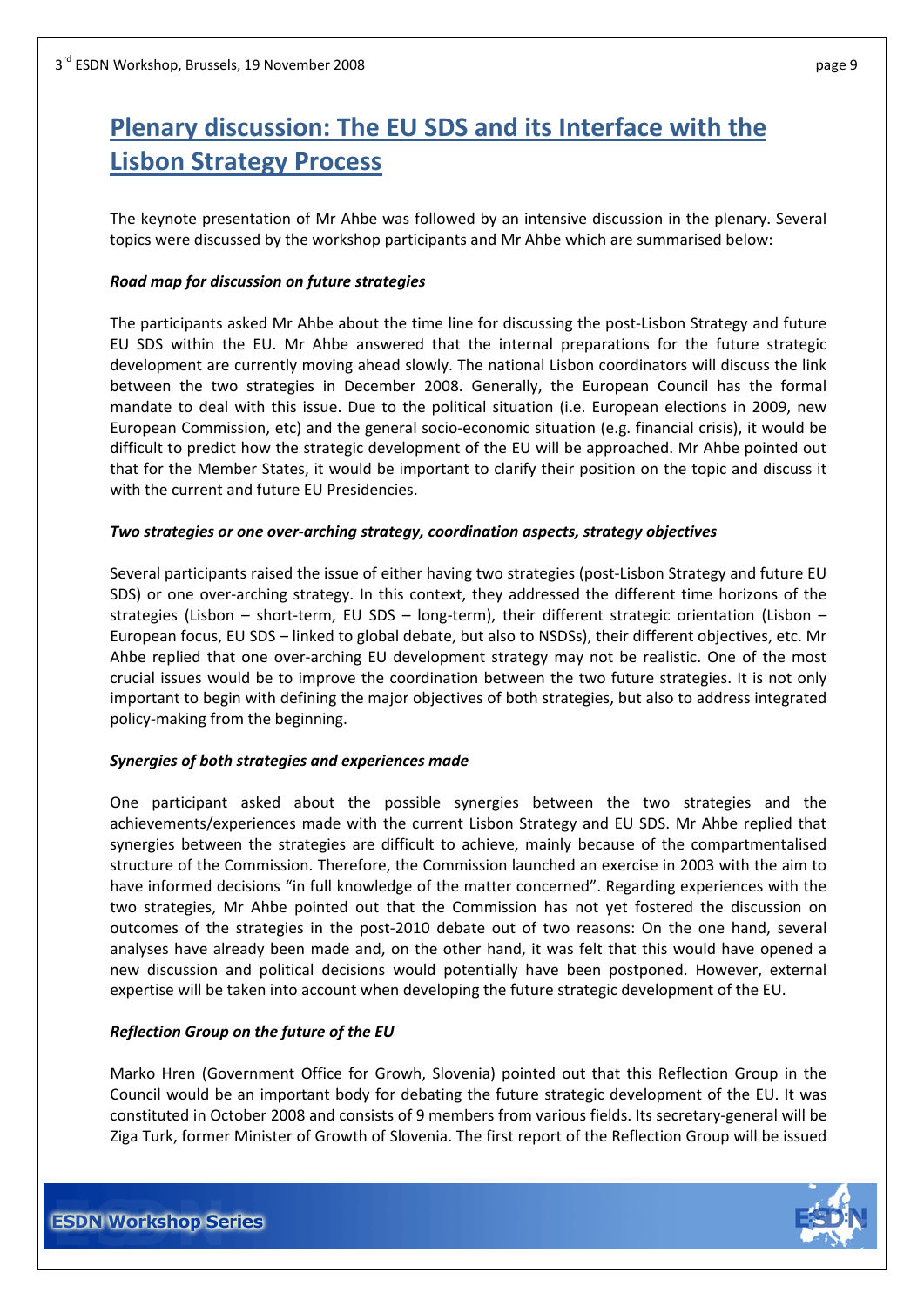in June 2010. Mr Hren argued that the ESDN may be able to influence organisational issues of the Reflection Group as the organisation of the group is as yet open for discussion. For instance, the ESDN could propose how it will contribute to the Reflection Group or indicate which experts should be consulted by this group. Mr. Ahbe mentioned that the Reflection Group will provide important inputs in the discussions on the future of the EU in the European Council (which will take the final decisions). Generally, the Reflection Group can be approached and provided with information. For instance, when the 'Kok Group' prepared the mid‐term review of the Lisbon Strategy, there was a lot of effort by stakeholders to inform the group's members about specific issues, problems, challenges, etc. And overall, Mr Ahbe argued, the stakeholder contributions and external expertise has increased the credibility of this group's results and report.

#### *Impact of financial crisis*

Several workshop participants referred to the current financial crisis and how it will impact on the future strategic development of the EU. On the one hand, there was concern that the financial crisis would foster short-term political thinking and measures and thus SD issues, characterised by long-term objectives, may be become less important. On the other hand, it was argued that the financial crisis would show that more emphasis and discussion on transformation issues is necessary. Regarding the first issue, Mr Ahbe replied that addressing long-term political and societal challenges when faced with a severe financial crisis is a matter of political leadership. Generally, though, it would be short‐sighted to neglect future challenges when the focus is on solving immediate problems. Regarding the second issue, Mr Ahbe mentioned that although a discussion on transformation is regarded as necessary, the current decision-making processes and institutions would not be properly set up for addressing such issues. Therefore, there would be a need for establishing space to debate transformation issues.

#### *Research and sustainable development*

A workshop participant pointed out that it is also crucial to link the future strategic development of the EU with its research policy. The current Lisbon Strategy is focused on the 'Barcelona goal' of investing 3 % of the GDP on R & D as well as on growth and employment issues. However, the current Research Framework Programme (FP7) also needs to contribute to meet SD objectives. Thus, SD is also a challenge for European research and has implications on the EU research policy in general. In order to address this issue, a conference will be organised in Brussels in May 2009. Mr Ahbe replied that linking research and SD is necessary and will potentially result in a new focus of European research in general.

#### *Progress report on the EU SDS*

Several participants asked about the Member States' reports on implementing the EU SDS as part of the Commission' progress report (also based the Monitoring Report on SD indicators by Eurostat) that is due in June 2009. The SD coordinators agreed that a template for the Member States' reports would be needed in order to have some consistency and that the Member States know what they should report on. Moreover, a meeting of the SDS Coordinators Group would be helpful in the preparation phase of the Member States' reports. One participant pointed out that a reflection on the relationship between the Lisbon Strategy and the EU SDS as well as on the future strategic development in the EU could be included in each Member State report. Mr Ahbe confirmed that the Commission will present its bi-annual report on the EU SDS in June 2009. Currently, no deadline has yet been set for submitting the Member States' reports, but the Commission would prefer a submission approx. 2‐3 months before the Commission progress report is issued. Mr Ahbe acknowledged the need for a template for the Member States' reports. Currently, no date for a meeting of the SDS Coordinators group has yet been

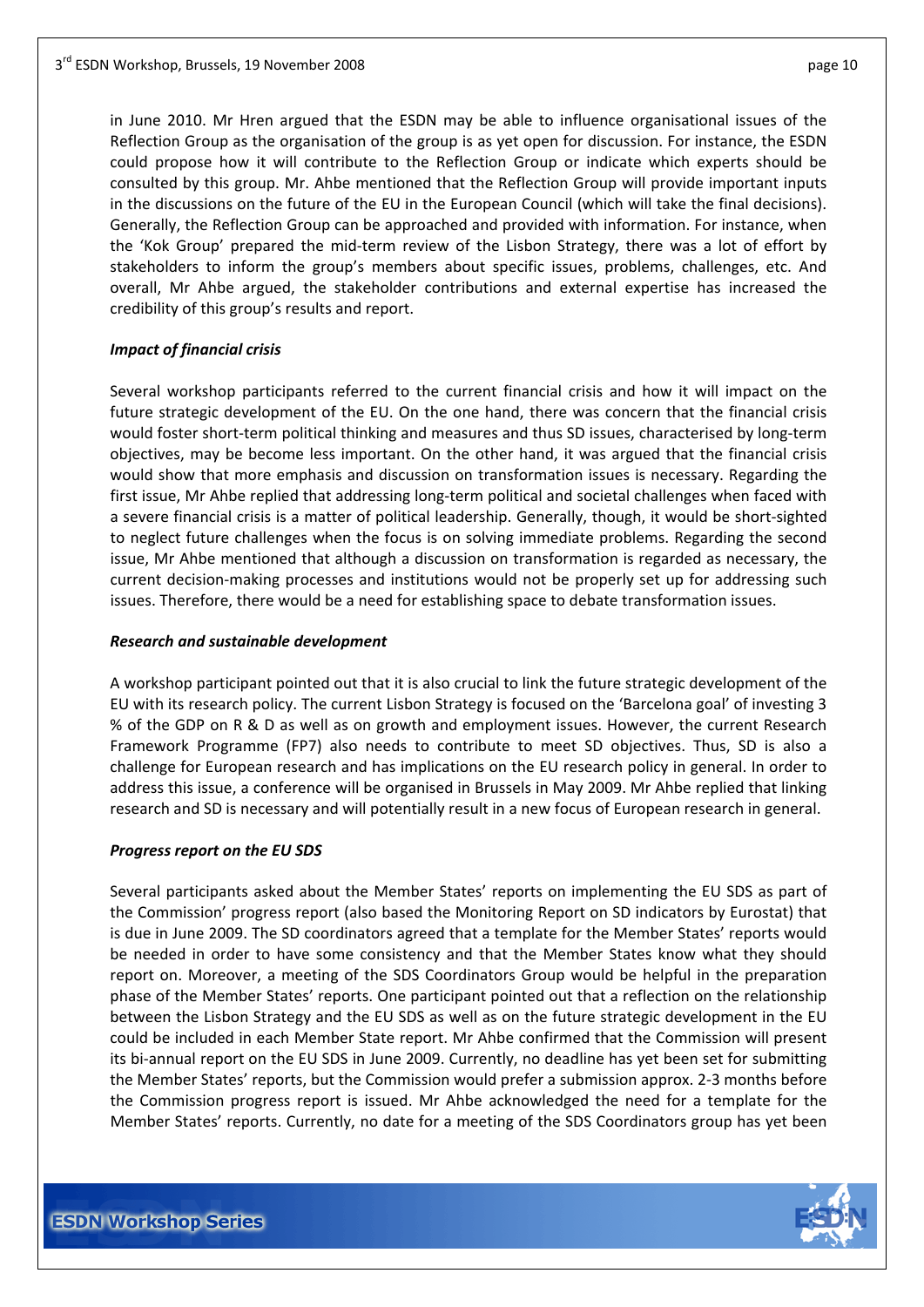<span id="page-10-0"></span>fixed. A representative of Eurostat informed the workshop participants that the SD indicator set has been updated in a meeting that took place in October 2008. The Monitoring Report by Eurostat will be available in July 2009 and officially published in September/October 2009.

# **Keynote presentation II**

### **R. Andreas Kraemer (Ecologic): "Sustainable development in the future strategic development of the EU: Scenarios for the post‐2010 period and the role of sustainable development"**

In his presentation, Mr Kraemer referred to the *different scenarios* of strategic development in the EU post‐2010 which were presented in the Workshop Background and Discussion Paper. Figure 1 below shows the different scenarios. He argued that one can interpret the figure as outlining two main trajectories: One the one hand, a 'merger' of the Lisbon Strategy and the EU SDS, i.e. two equals are joined and none of the two strategies is predominant. On the other hand, an 'acquisition' would mean that one strategy is acquired by the other, e.g. Lisbon merged into EU SDS (not very likely) or vice versa. In the latter case, a culture of winners and losers would emerge. Moreover, an acquisition would also imply that one community would lose its ability to deliver the objectives and actions it is supposed to deliver.



*Figure 1: Different scenarios for strategic development in the EU post-2010*

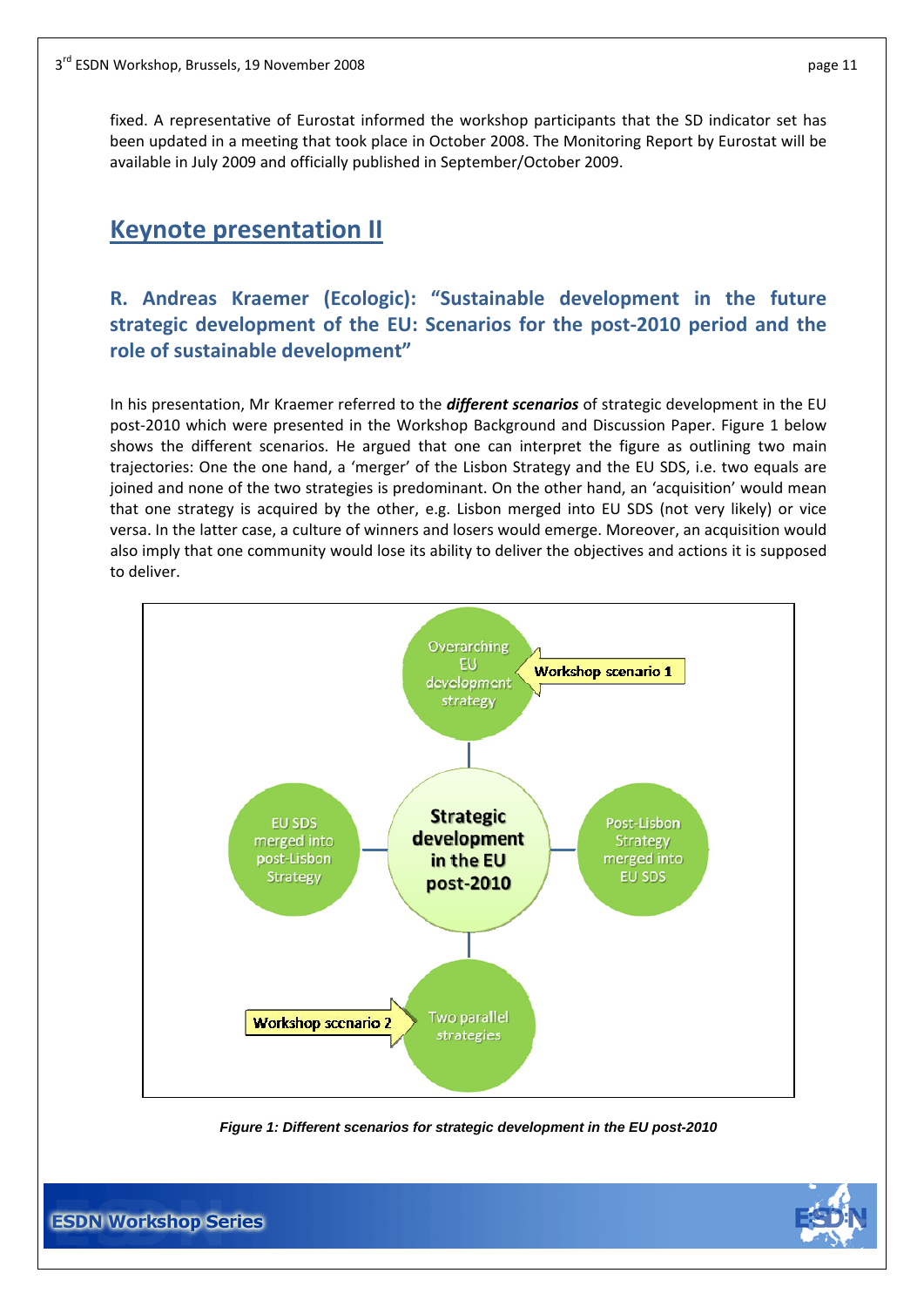<span id="page-11-0"></span>Mr Kraemer referred to the *opportunities and threats* of either having one over‐arching EU development strategy (workshop scenario 1) or two parallel strategies (workshop scenario 2) that were presented in the Workshop Discussion Paper. He added some important 'governance concerns' in relation to the Lisbon Strategy that were identified by <u>lain Begg of [EPSD](http://ec.europa.eu/economy_finance/events/2008/20080919/begg_en.pdf)</u><sup>[2](#page-11-1)</sup>:

- Procedures generally work well, but…
	- o evident risk of 'reporting fatigue'
	- o may be distant from real policy‐making
- Negative effects of missed targets
- Limited engagement of actors, limited transparency
	- o leading to dubious 'ownership' & visibility
- Lack of budgetary resources
- Confusion from other 'mega‐strategies'

Mr Kraemer also pointed out that one of the major challenges of the main EU strategies is that they must be able to deal with *critical emerging issues*, like the current financial crisis. He argued that the EU SDS is more likely to be able to deal with complexities as it is based on integrated policy‐making and the complex SD concept; the Lisbon Strategy is generally more focussed and thus may have limitations in taking up new and emerging issues.

He concluded by arguing that the most likely scenario is to have still two separate strategies *post‐2010*. While it would be crucial to have some specific focus in the individual strategies, the room for coordination and cooperation between the strategies should be expanded. As both, the Lisbon and SD community, share in many ways the same concerns, Mr Kraemer argued that enhanced cooperation could be possible. He furthermore argued that the future EU SDS should be understood as an envelope containing a number of different cards. However, it should be possible to draw single cards and put them on the table with clear objectives and time frames. This would enable more visibility, a clearer focus and better communication of the future EU SDS.

## **Working group results**

For the *two parallel working groups*, the two most likely scenarios (see Figure 1 above) were selected for discussion. The participants could choose to discuss either Scenario 1 (one over-arching EU development strategy) or Scenario 2 (two parallel strategies). Both working groups were moderated by members of the ESDN Office. The discussions in both working groups were guided by three questions respectively. Below we present the results of the two working groups according to the three questions:

<span id="page-11-1"></span><sup>&</sup>lt;sup>2</sup> European Panel on Sustainable [Development](http://www.chalmers.se/gmv/EN/projects/epsd) (EPSD) is a network of universities and researchers focusing on the implementation of the EU SDS with the Centre for Environment and Sustainability (GMV) in Gothenburg as host organisation and administrative centre.



1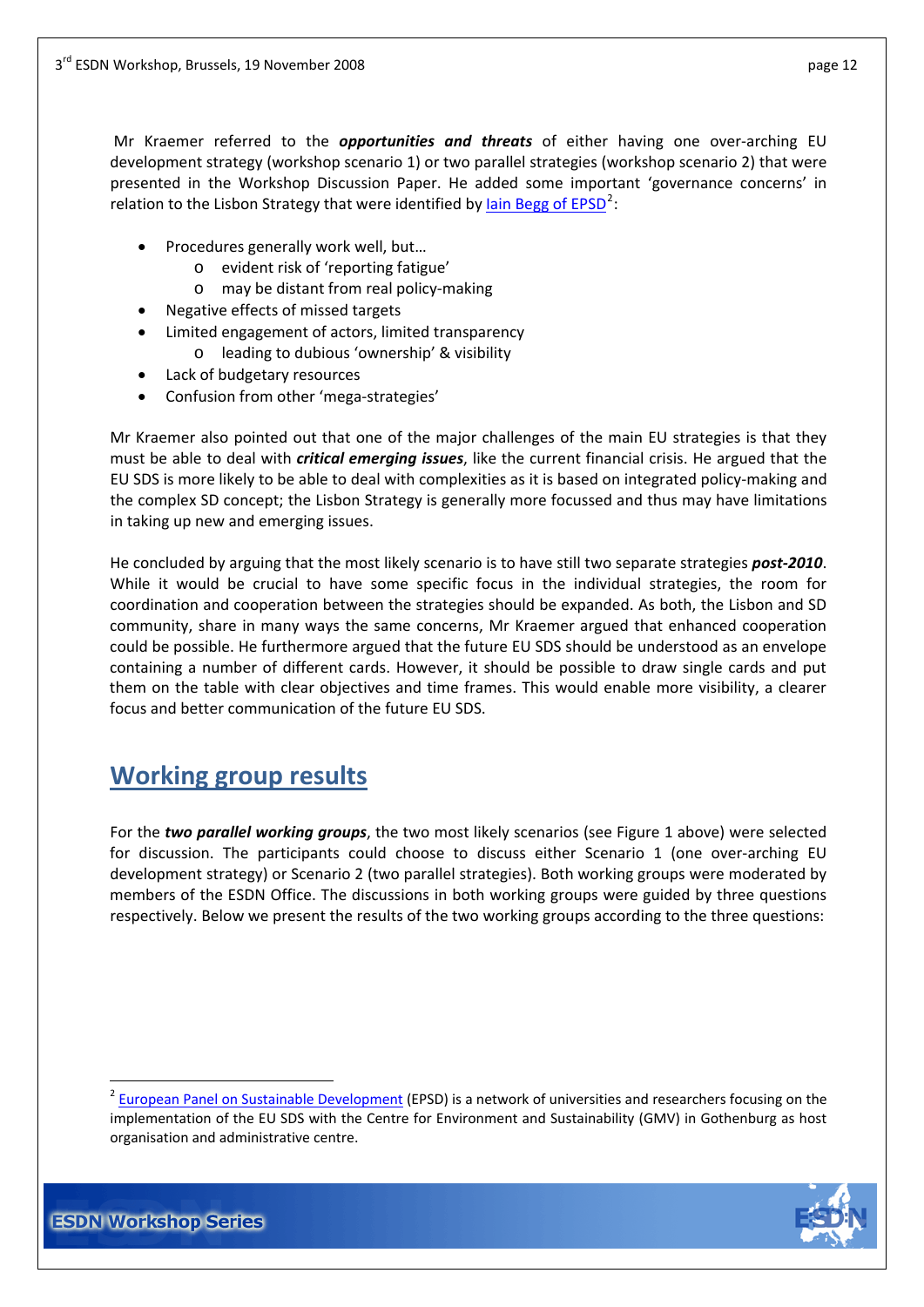### <span id="page-12-0"></span>**Working group 1: Over‐arching EU development strategy**

This Working Group discussed the scenario of having one over-arching EU development strategy. Below we list the issues raised by the working group participants on the three questions that guided the discussion.

**Q 1: What do you consider as the most important opportunities and threats of having one over‐ arching EU development strategy?**

| <b>Opportunities</b>                                                                                                                                                                                                                                                                                                                                                                                                                                                                                                                                                                                  | <b>Threats</b>                                                                                                                                                                                                                                                                                                                                                                                                                                                                                                                       |
|-------------------------------------------------------------------------------------------------------------------------------------------------------------------------------------------------------------------------------------------------------------------------------------------------------------------------------------------------------------------------------------------------------------------------------------------------------------------------------------------------------------------------------------------------------------------------------------------------------|--------------------------------------------------------------------------------------------------------------------------------------------------------------------------------------------------------------------------------------------------------------------------------------------------------------------------------------------------------------------------------------------------------------------------------------------------------------------------------------------------------------------------------------|
| SD is taken out of the 'environmental<br>$\bullet$<br>corner' and will potentially gain a more<br>strategic position in the EU development<br>trajectory;<br>SD will become an issue that is addressed<br>$\bullet$<br>at the centre of the political dialogue;<br>SD issues could be discussed at high-level<br>$\bullet$<br>political structures;<br>Defining a clear purpose/vision for an<br>$\bullet$<br>over-arching EU development strategy;<br>Making sure that people who will be<br>$\bullet$<br>responsible for the over-arching EU<br>development strategy are competent on<br>SD issues. | No 'friendly' merger of Lisbon Strategy<br>$\bullet$<br>and EU SDS - who will represent each<br>community when discussing the merger?<br>SDS is 'weaker brother/sister'<br>-in<br>Secretariat-General - Lisbon Strategy is<br>put on a higher level (ministers).<br>Only selected Lisbon/SD issues will be<br>in the over-arching<br>included<br>EU<br>development strategy - selection process<br>has to ensure that SD is treated equally<br>with Lisbon;<br>Persons responsible for SD in Member<br>States will lose competences. |

**Q 2: Which themes and topics must be considered in an over‐arching EU development strategy? How to address potential trade‐offs between economic growth and SD?**

- Strategic goal is most important: What kind of growth is acceptable from an SD point of view? Current approach leads to wrong kind of growth;
- Growth should not be replacement activity for things that have been lost but the production of new things – therefore, the current perception of growth should be replaced by a new concept and content;
- Discussion about trade‐offs between growth and SD = discussion about merging the two strategies;
- Synergies between the topics are more important than simply adding further topics.

**Q 3: Which institutions, procedural provisions and governance structures are necessary for an over‐ arching EU development strategy?**

- Modest governance structures are needed that are able to overcome the lack of integration and capable of building links between 'fragmented cells';
- Legitimate means of bringing stakeholder views into the over‐arching strategy process are required;
- 'Contestable space' is needed in order to filter new issues that are brought into the process.

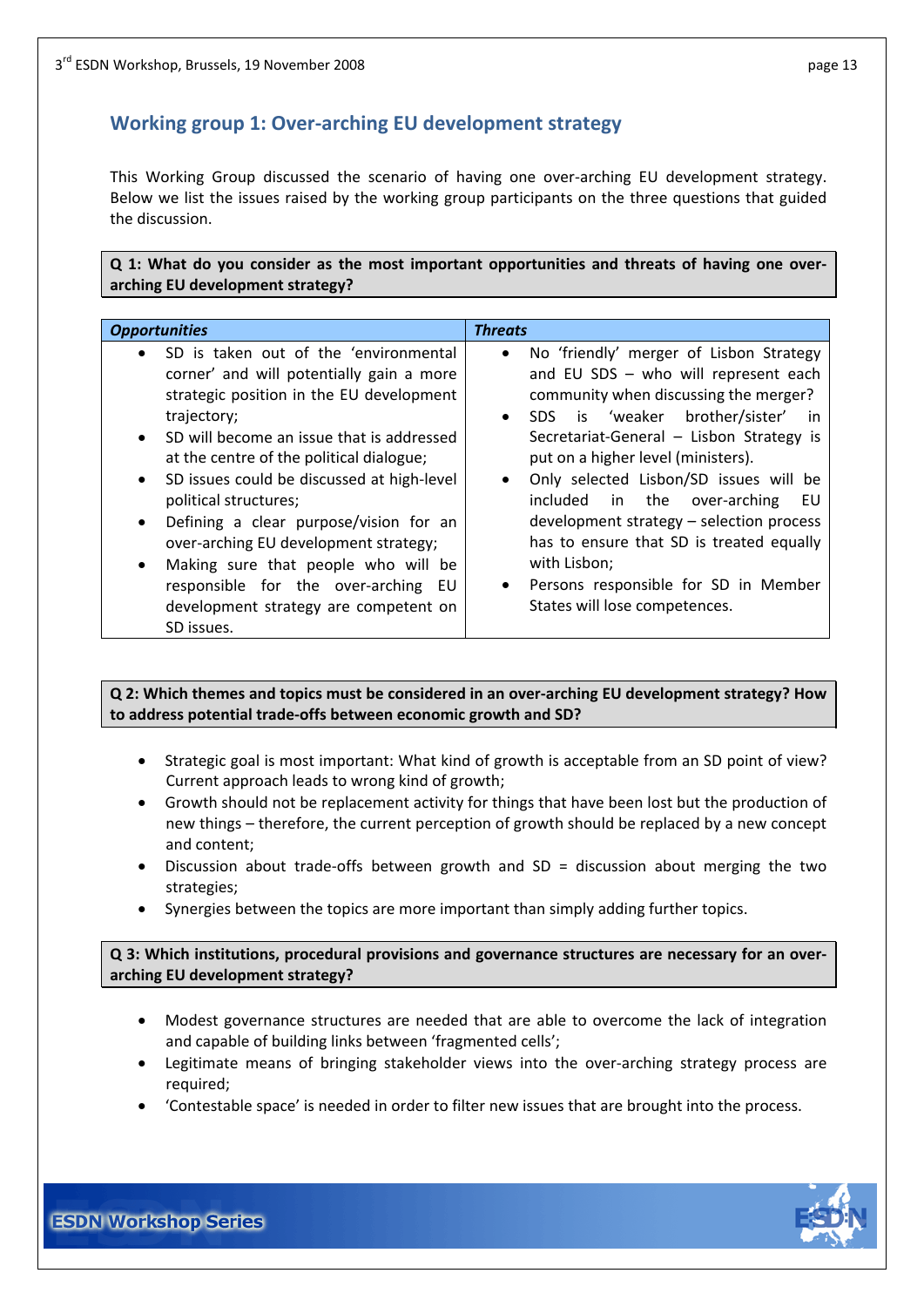### <span id="page-13-0"></span>**Working group 2: Two parallel strategies**

This Working Group discussed the scenario of having two parallel strategies, a post‐Lisbon Strategy and a future EU SDS. Below we list the issues raised by the working group participants on the three questions that guided the discussion.

**Q 1: What do you consider as the most important opportunities and threats of having two parallel strategies?**

| <b>Opportunities</b>                                                                                                                                                                                                                                                                                                                                                                                                                                                                                                                                                                                 | <b>Threats</b>                                                                                                                                                                                                                                                                                                                                                                                                                                                                                                                                                                                                                                                       |
|------------------------------------------------------------------------------------------------------------------------------------------------------------------------------------------------------------------------------------------------------------------------------------------------------------------------------------------------------------------------------------------------------------------------------------------------------------------------------------------------------------------------------------------------------------------------------------------------------|----------------------------------------------------------------------------------------------------------------------------------------------------------------------------------------------------------------------------------------------------------------------------------------------------------------------------------------------------------------------------------------------------------------------------------------------------------------------------------------------------------------------------------------------------------------------------------------------------------------------------------------------------------------------|
| Good mix of addressing short-term issues<br>(immediate issued) & long-term issues<br>(persistent issues);<br>Both strategies need to reflect on long-<br>term issues (e.g. global issues) and<br>provide meaningful answers;<br>Establishing a clear framework for<br>$\bullet$<br>dialogue and cooperation between the<br>two strategy processes - conflicting<br>objective should not be seen as obstacle<br>but as fruitful for the dialogue;<br>Explaining and addressing SD issues<br>through Lisbon (better communication of<br>SD issues);<br>More quantified targets necessary in EU<br>SDS. | Danger that long-term issues, which are<br>$\bullet$<br>mainly addressed by the EU SDS, become<br>less important: short-term<br>political<br>thinking will prevail, especially<br>-in<br>situations of crisis (e.g. financial crisis);<br>Economic issue remain in Lisbon Strategy<br>only – economic and financial issues will<br>not be included in EU SDS;<br>Important global issues will be pushed<br>into long-term perspective and EU SDS<br>(e.g. biodiversity);<br>Conflicting objectives in both strategies -<br>decision what to address and when will<br>be guided by day-to-day political aspects<br>rather than forward-looking strategic<br>thinking. |

Q 2: Which themes and topics should be in the focus of the post-Lisbon Strategy and the future EU **SDS respectively? How to address potential trade‐offs between economic growth and SD?**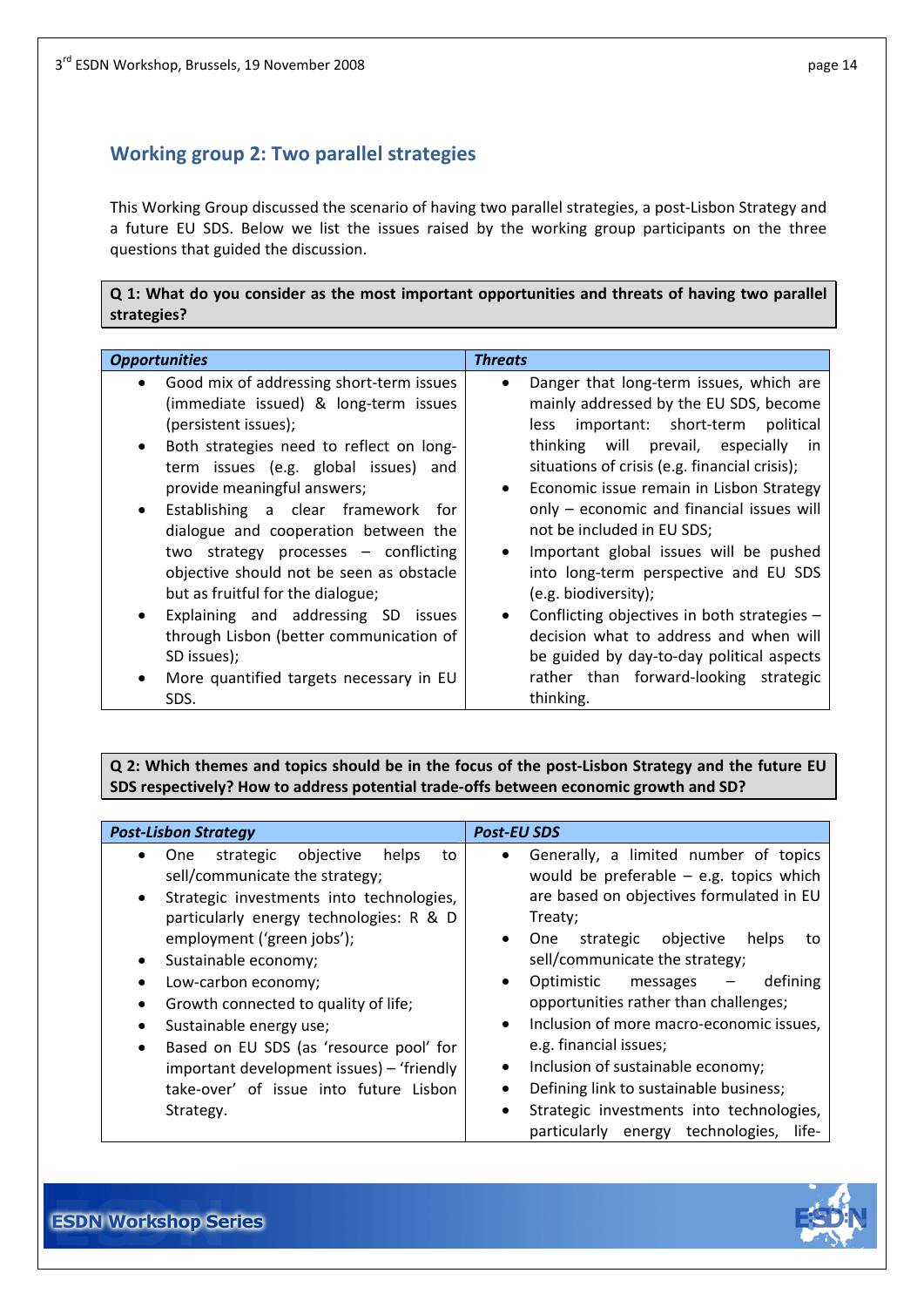<span id="page-14-0"></span>

| cycle issues, recycling;                |
|-----------------------------------------|
| • Quality of life;                      |
| • Clear steering & management tools for |
| the implementation and monitoring       |
| processes.                              |
|                                         |

**Q 3: Which institutions, procedural provisions and governance structures are necessary for a good coordination between the post‐Lisbon Strategy and future EU SDS processes?**

- Provisions for policy coordination are crucial;
- A clear formulation about SD in the EU Treaty would help to foster uptake of SD issues in each sectoral policy;
- EU Council: Lisbon Strategy and EU SDS should be discussed in separate Council meetings;
- SDS Coordinators Group should review Lisbon process (as part of the Lisbon progress report) and Lisbon coordinators should review EU SDS process (as part of the EU SDS progress report);
- It is important to establish a committee on the Council level which deals with SD/environmental issues; currently, there are committees for economic and social policy; the chairs of the committees could meet regularly in order to improve the coordination between the post-Lisbon Strategy and future EU SDS;
- Organising foresight and/or scenario events to address emerging issues;
- Better coordination between EU‐level strategies and national strategies (How to design a better coordination process? Are benchmarks useful?)

## **Plenary discussion on the working group results**

After the working groups results were presented by the moderators from the ESDN Office, the participants discussed various issues which are summarised below:

At the beginning, the *over‐arching EU development strategy* was discussed. One participant argued that such a comprehensive strategy would be too difficult to communicate to the civil society. Another participant pointed out that it would be necessary for the SD community to develop quality criteria or preconditions for SD which should be integrated in an over-arching EU development strategy; this should ensure that SD issues are on an 'equal footing' with the Lisbon issues. Again another participant remarked that an over-arching strategy would offer the possibility to address the relationship between SD and growth: What kind of growth should be envisaged for the EU that is in line with SD objectives?

Afterwards, the participants discussed the *relationship between two separate strategies* in the future. One participant pointed out that regardless of the scenario, the main objective of the SD community should be that SD is properly represented – either in an over-arching EU development strategy or when there will be two parallel strategies. In case there will be one over‐arching strategy, it would be important to ensure that SD is properly represented in this strategy and that the people involved know about SD issues. In case there will be two parallel strategies, it would be important to make sure that the future EU SDS does not get sidelined compared to the post-Lisbon Strategy. Another participant argued that the EU SDS has currently a weaker position because it is too broad and thus very difficult to communicate; the Lisbon Strategy is more specific with clearer targets and time‐frames. Based on

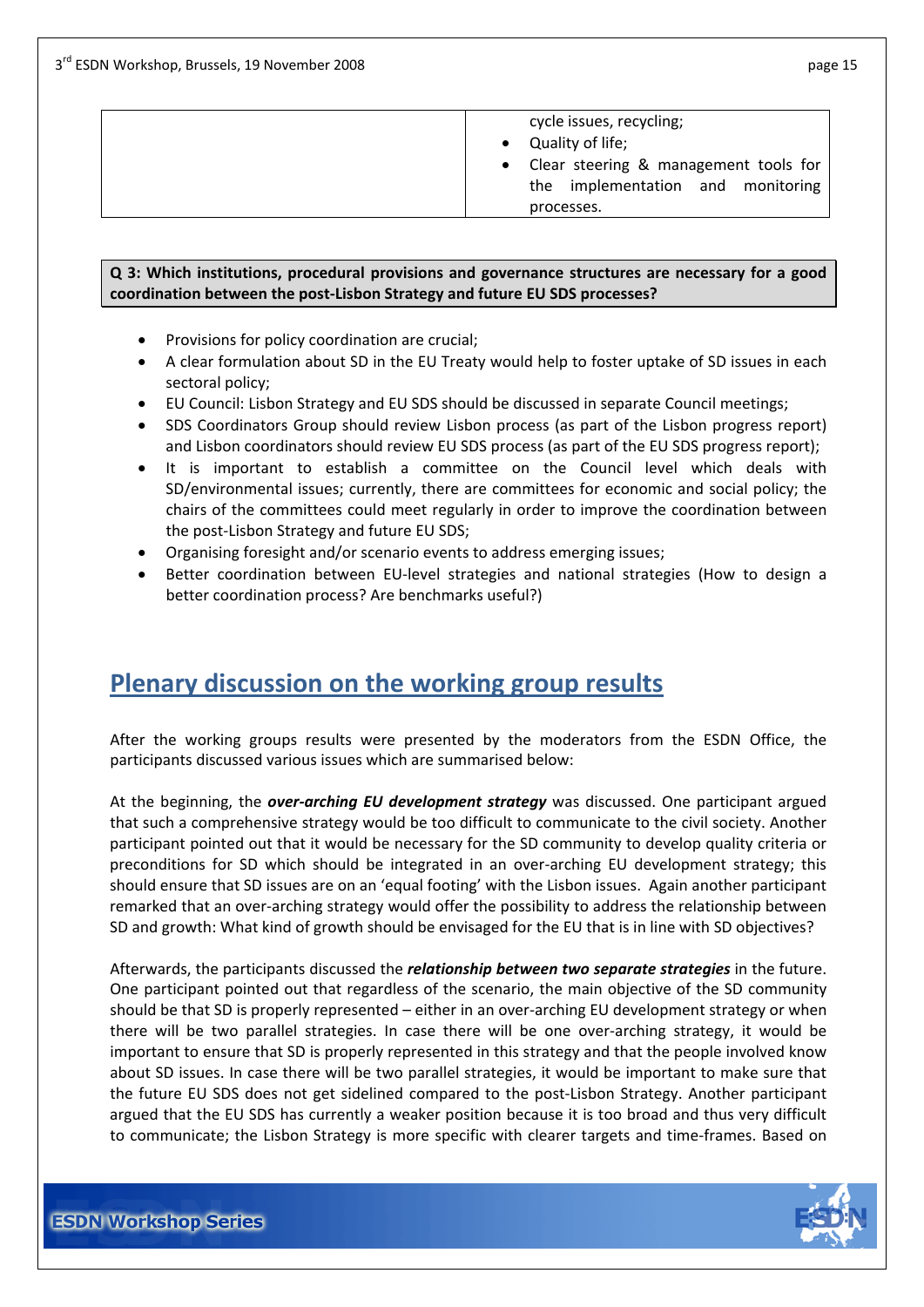<span id="page-15-0"></span>his experience as national Lisbon and EU SDS coordinator, he argued that it is less important whether there will be one or two parallel strategies, but it is crucial to have clear objectives that can be communicated to all stakeholders. Moreover, it is important to establish a good visibility of a strategy and its objectives and organise inter-ministerial coordination at the national level. Several other participants mentioned that they believe efforts for enhanced policy integration as well as a better coordination of both strategies would improve implementation in the future. In this context, SD could be a helpful concept (or even tool) to address policy coordination on all political levels.

At the end of the plenary discussion, *possible next steps and the involvement of the SD community* in the debate of the future strategic development in the EU were discussed. Several workshop participants remarked that the Workshop Background and Discussion Paper could be further developed as an input for the further discussions on the future strategic development in the EU, e.g. focus on 3‐4 aspects (or opportunities/threats) and how they should be addressed in the future. One participant argued that it is crucial for the SD community to outline what they have to offer and which answers the SD concept can provide to the current crisis. A closer cooperation between the SD community and the Lisbon community was regarded as beneficial for the future by the workshop participants.

# **Concluding discussion**

At the beginning of the concluding discussion, Gerald Berger (ESDN Office) presented the *first results of a questionnaire survey* that was conducted by the ESDN Office in October/November 2008 about the national coordination process between the Lisbon Strategy and the EU SDS<sup>[3](#page-15-1)</sup>. The questionnaire was sent out via email to SD coordinators of all 27 EU Member States. Until mid‐November 2008, 14 filled in questionnaires, plus one email reply, were returned to the ESDN Office (54 % response rate). The results of the survey are shown in the graphs below:

<span id="page-15-1"></span><sup>&</sup>lt;sup>3</sup> A more elaborated presentation of the survey results can be found in the ESDN Quarterly Report of December 2008.



<u>.</u>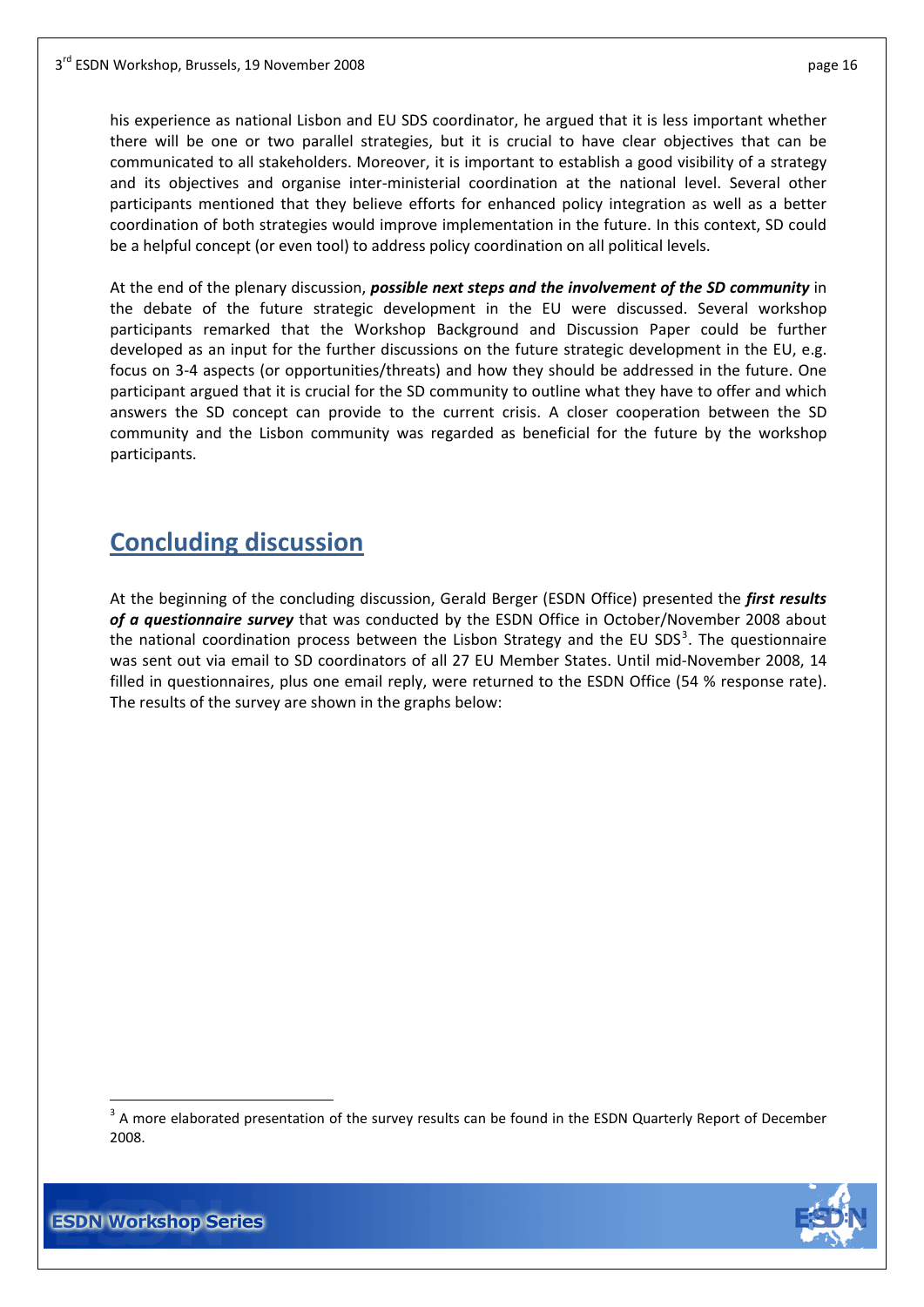

*1) Responsibility for the EU SDS and its national implementation process in your country?[4](#page-16-0)*

*2) Responsibility for the national Lisbon Strategy process (National Reform Programme) in your country?[5](#page-16-1)*



<span id="page-16-0"></span><sup>4</sup> The numbers in brackets are the absolute figures; in some Member States, more than one ministry is responsible for the EU SDS and its national implementation.<br><sup>5</sup> Again, more than one ministry is responsible for the Lisbon Strategy process in some EU Member States.

<span id="page-16-1"></span>

1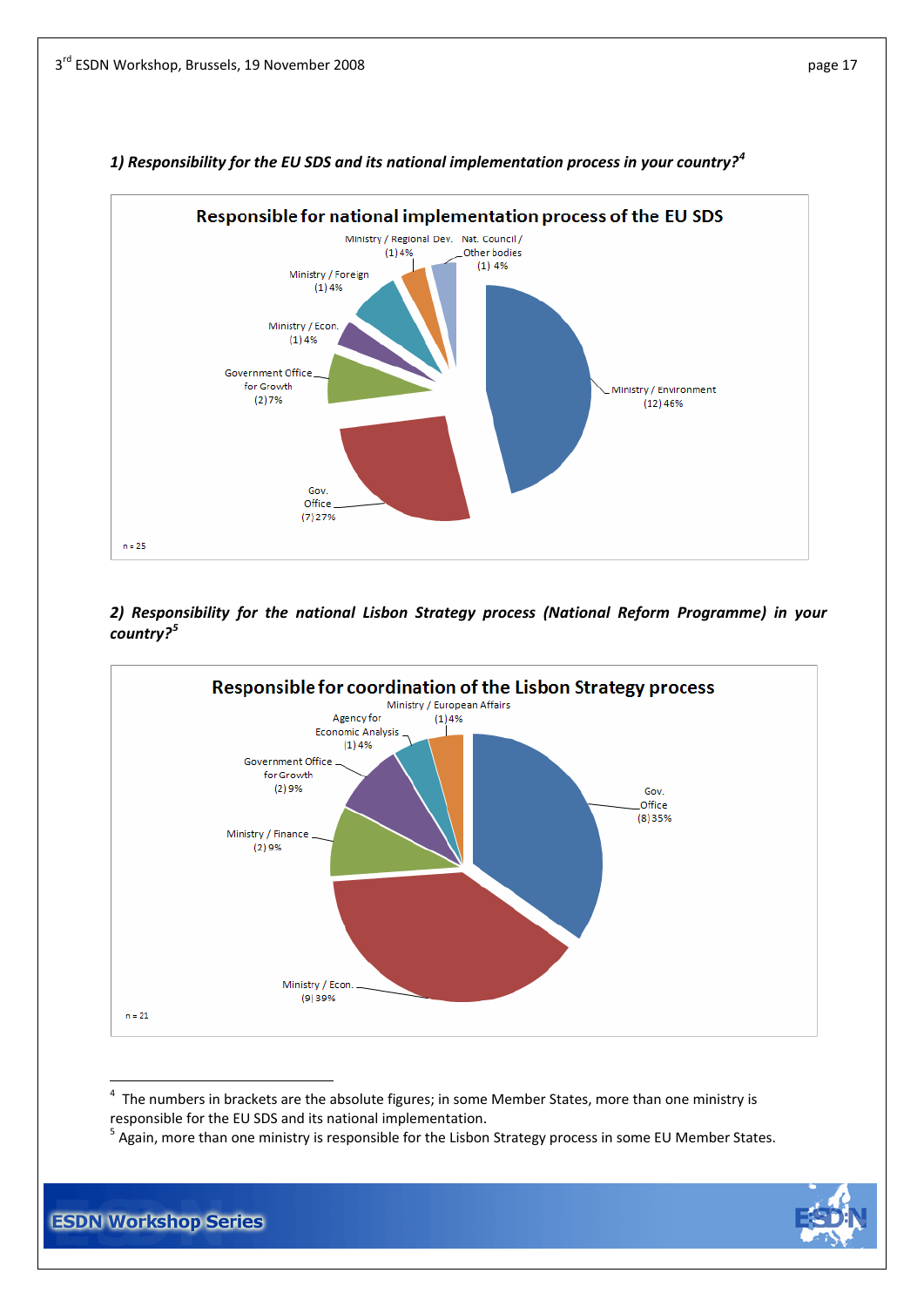

*3) Frequency of exchange between SD coordinator(s) and the national Lisbon Strategy/National Reform Programme coordinator(s) on issues related to the two strategies?*

#### *4) SD coordinators' degree of satisfaction of with…*



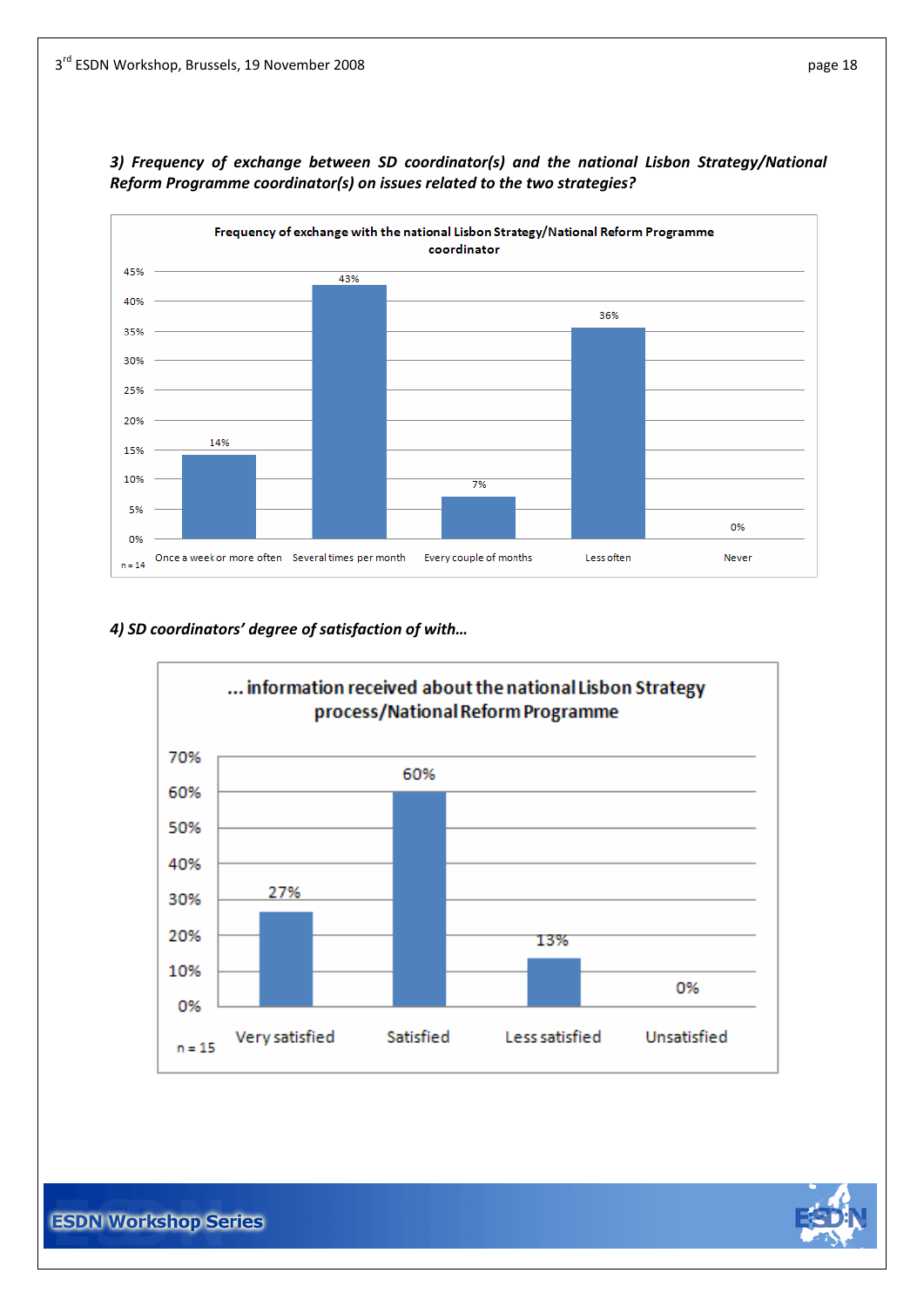

*5) Degree of inclusion of SD issues in the national Lisbon Strategy process/National Reform Programme?*



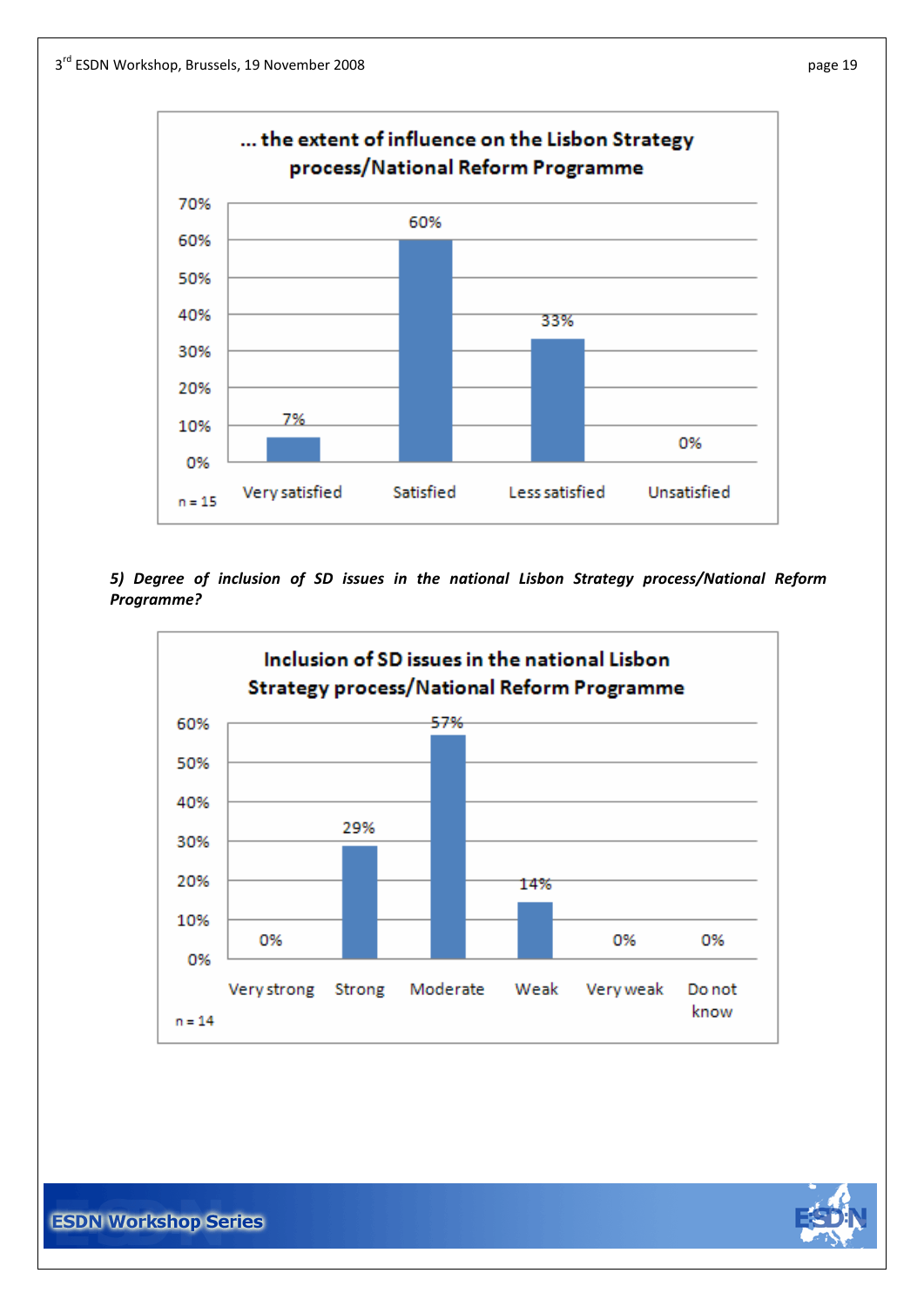6) Rating of issues listed below regarding their intensity in the national debate (rate from 1-5; 1 *indicates 'very intensive', 2 'intensive', etc.):*



*7) Importance of the following issues for the post‐2010 debate:*

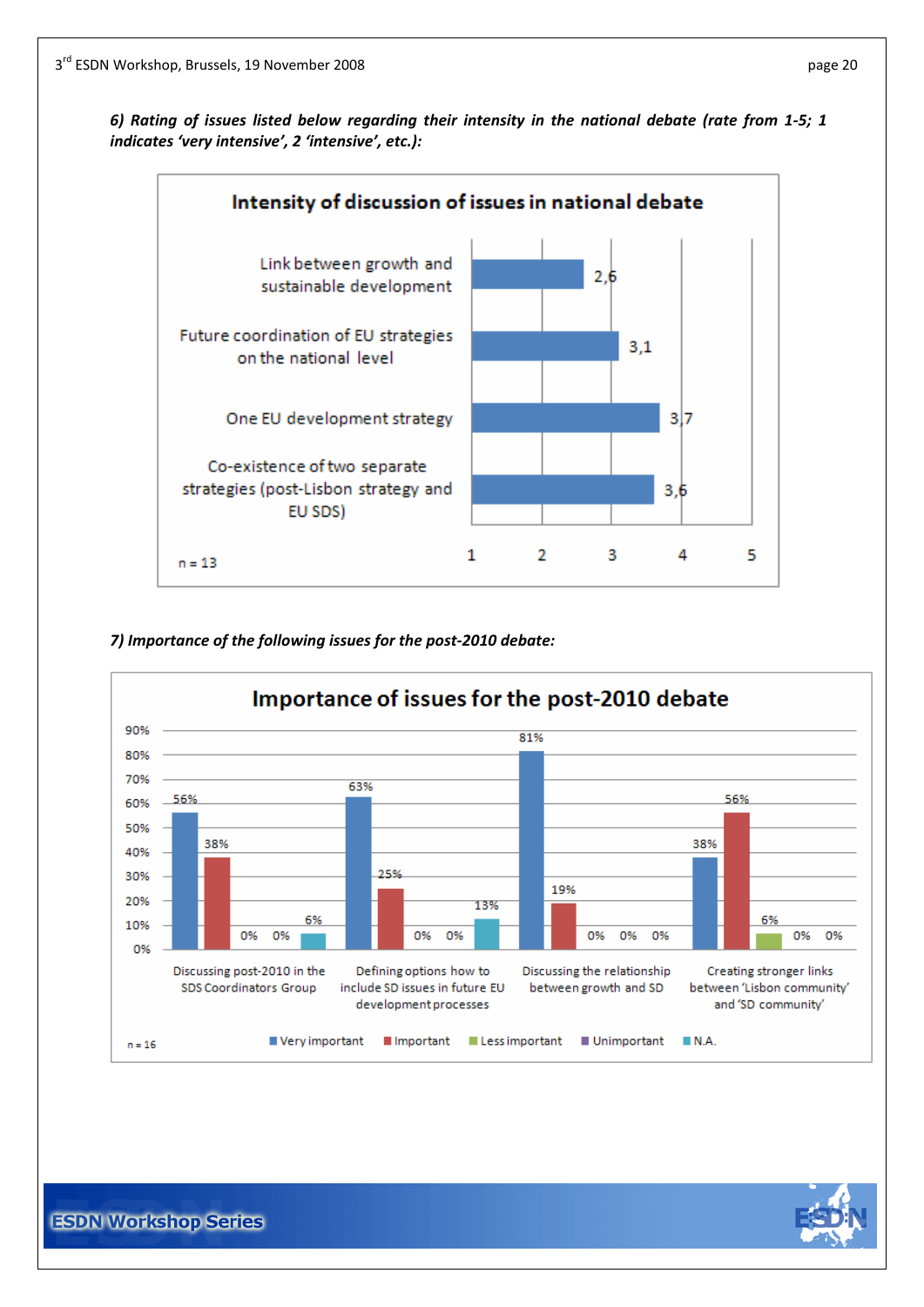At the end of the workshop, several participants argued that a closer *cooperation between the Lisbon coordinators and the EU SDS coordinators*, both at the EU and Member States level, would be beneficial. One participant, who is also a national Lisbon coordinator, mentioned that the Member States' Lisbon coordinators are currently discussing the post-2010 strategy; they have not, however, discussed so far the issue of having one over‐arching EU development strategy.

Elisabeth Freytag informed the participants that the ESDN plans to organise a small workshop after the next SDS Coordinators Group meeting in Brussels in order to provide a platform for informal exchange. She closed the workshop by announcing that the next ESDN Conference will take place in Prague on 17‐19 June 2009. The Conference will also focus on the interface between the Lisbon Strategy and the EU SDS.